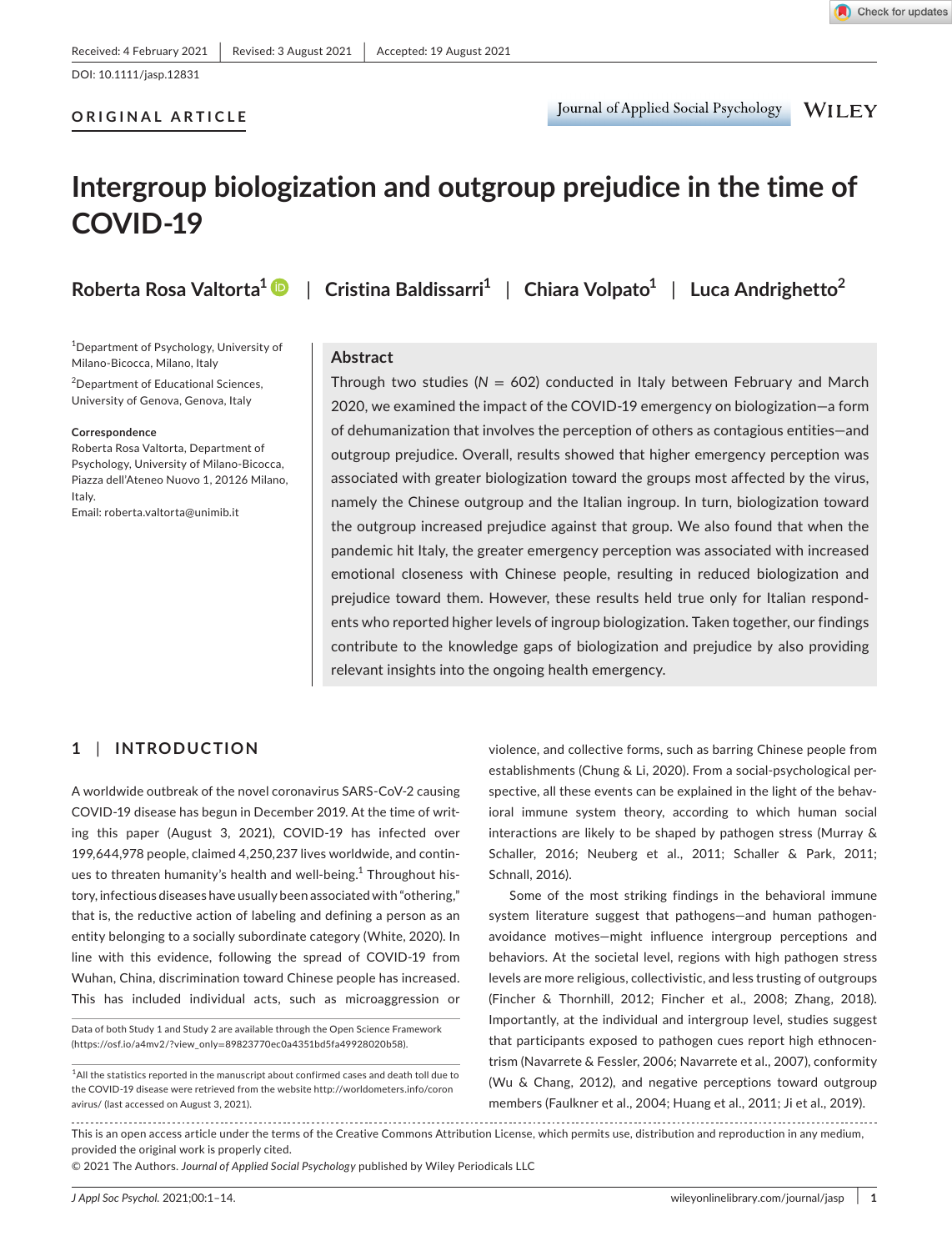**2 WILEY** Journal of Applied Social Psychology **CONSERVAL BURGES** WALTORTA ET AL.

In line with the above evidence, research highlights the key role of pathogen-avoidant responses and disease rhetoric in attitudes formation and in the stigmatization of those who appear diseased (Crandall & Moriarty, 1995; Schaller & Neuberg, 2012). In addition, by integrating evolutionary theory and metaphorical language's effects, Brown and colleagues (2019) demonstrated how pathogen-avoidant motives interact with figurative language to influence attitudes. More specifically, they found that the use of disease metaphors increases negative perceptions and anti-immigration sentiments, especially among individuals with high levels of pathogen-avoidance motivations.

Starting from these considerations, the present research aimed to extend the literature in this field by demonstrating that pathogen stress may elicit outgroup prejudice through specific dehumanizing perceptions. Indeed, as stated by Markel (1999), the threat of infectious diseases plays a crucial role in eliciting negative evaluations of others as a result of dehumanization against them. According to the author, during quarantine, the human beings who have been affected by the virus become the "enemy" in the same way as the virus itself. In this respect, the scholar argued that a common symptom of the quarantine mentality is to do everything possible to prevent the spread of an epidemic, often denying humanity to those who have encountered the disease and expressing negative feelings toward the potential sources of contagion.

Despite the relevance of this topic, to date, research has not provided clear evidence of the relationship between pathogen threat and dehumanizing representations. As a matter of fact, previous studies have mainly focused on the association between contagious diseases and prejudiced attitudes (e.g., Faulkner et al., 2004; Ji et al., 2019). To address this gap, through two studies conducted among Italian citizens in February 2020—when the COVID-19 pandemic was not widespread in Italy—and in March 2020—when the pandemic had already broken out in this country—we intended to investigate the impact of the ongoing epidemiological situation caused by the novel coronavirus pandemic on outgroup prejudice via biologization, namely a dehumanizing process that involves the perception of individuals or groups as disease organisms (Douglas, 1966; Sontag, 2002; Volpato & Andrighetto, 2015).

# **2** | **PATHOGEN STRESS AND BIOLOGIZATION**

Biologization is a form of dehumanization that employs metaphors linked to disease and has been theoretically examined within conflicting intergroup relations (Savage, 2007). In particular, several authors (e.g., Douglas, 1966; Hirsch & Smith, 1991; Sontag, 2002) have revealed that biological rhetoric has been widely used in the political domain and in relation to aggressive episodes. For example, along with all the other dehumanizing representations, Hitler's *Mein Kampf* also included the conceptualization of Jews as harmful bacilli (Musolff, 2007). In a different context, Steuter and Wills (2010) analyzed the language used by Western mass media and revealed

that biological metaphors such as cancer, metastasis, or viruses are often adopted for describing terrorist enemies. More recently, Moullagaliev and Khismatullina (2017) found that many conventional metaphors deployed in media discourse on migration derive from the area of "diagnosis of disease", which frames outgroup members as dangerous health threats.

Crucially for the main goal of the present research, some studies have emphasized the key role of the salience of contagious diseases in people's dehumanizing perceptions of others. For instance, Dalsklev and Kunst (2015) showed that exposing participants to a text focusing on the allegedly low hygienic standards of a minority group and their potential pathogen threat increased feelings of disgust and dehumanization, which, in turn, led to higher support of deportation. Importantly, Lawson et al. (2008) found that participants exposed to an editorial cartoon in which outgroup members were associated with disease subsequently dehumanized them more than participants who saw the same cartoon without reference to disease. Further, Valtorta, Baldissarri and colleagues (2019) focused on biologization in the work domain and found that the salience of dirty and unhealthy work environments characterizing certain lowstatus occupations (i.e., garbage collectors and janitors) increased the association of these workers with biological metaphors. Overall, this literature suggests that biological dehumanization is triggered by categories of people who are perceived as more likely to carry pathogens, which pose an acute threat to well-being or who are associated with specific types of infectious diseases. In other words, as reported by several authors (e.g., Dalsklev & Kunst, 2015; Esses et al., 2013), seeing individuals or groups as potential sources of disease transmission might be likely to lead to their dehumanization.

Building from these arguments, we assumed that the groups most affected by the novel coronavirus would be associated with an increase in dehumanizing perceptions in terms of biologization. More specifically, by integrating the abovementioned research on biological dehumanization (e.g., Savage, 2007; Valtorta, Baldissarri, et al., 2019) with that concerning the behavioral immune system theory (e.g., Murray & Schaller, 2016; Schaller & Park, 2011), we hypothesized that the perception of COVID-19 emergency might lead to biologization toward the groups most afflicted by the virus. In addition, we assumed that biological dehumanization due to the health emergency should, in turn, be associated with increased prejudice. In the following section, we provide the rationale for our hypotheses.

## **3** | **DEHUMANIZATION AND PREJUDICE**

A large number of studies (e.g., Dixon & Levine, 2012; Wilde et al., 2014) has shown that dehumanization and traditional prejudice are two different processes and dehumanizing an outgroup paves the way for negative treatments and prejudice toward that group (e.g., Costello & Hodson, 2010; Goff et al., 2008; Hodson & Costello, 2007). For example, Greenhalgh and Watt (2015) showed that Australians' perception of value dissimilarity with refugees and asylum seekers was associated with greater prejudice toward them,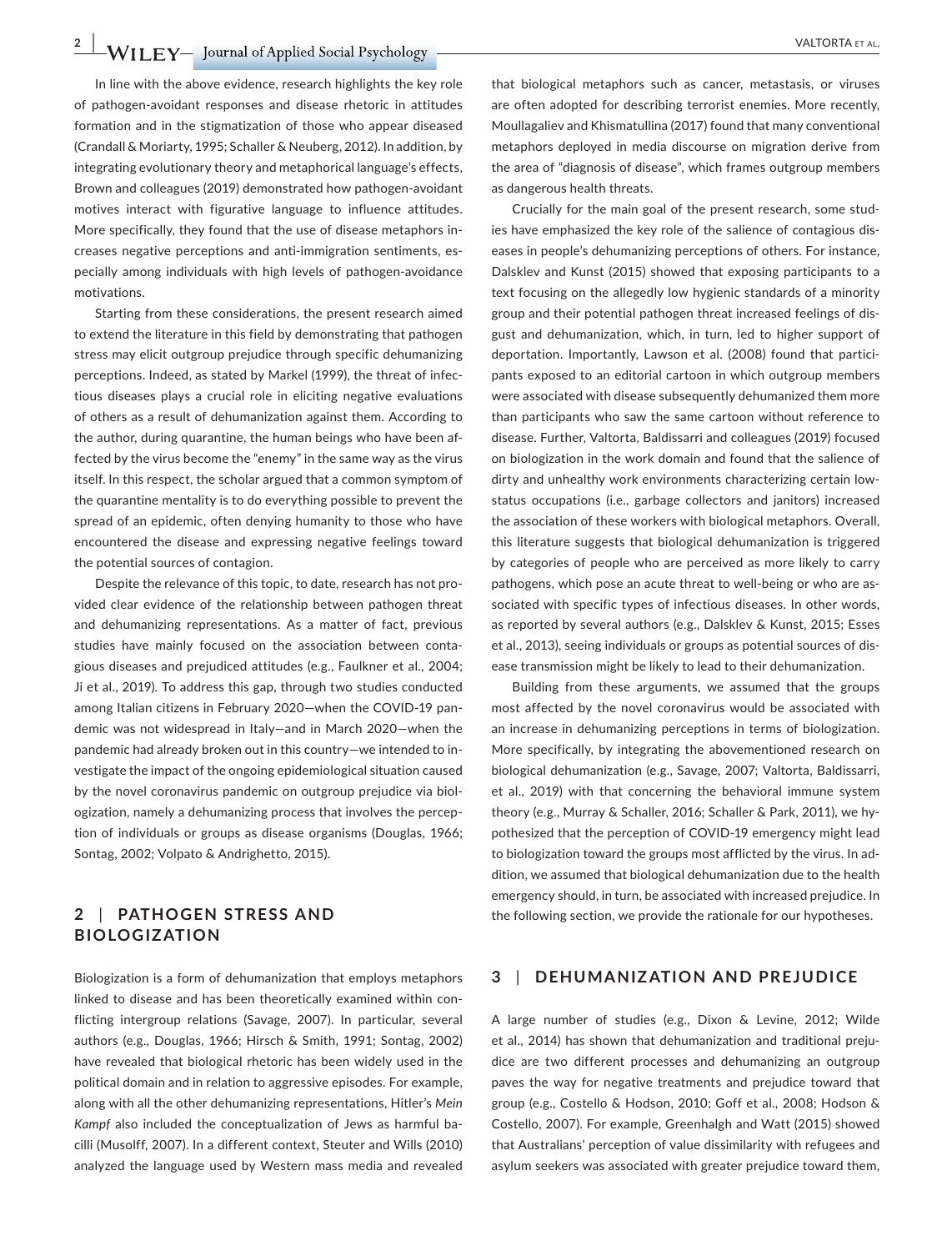and that this effect was mediated by dehumanizing perceptions. These findings echo those of Esses and colleagues (2008), who found that individuals who are higher in social dominance orientation, an ideology involving preferences for social hierarchy, were especially likely to dehumanize refugees by perceiving them as less characterized by human qualities of morality. As a result, they expressed more negative emotions and prejudice toward refugees. Thus, the authors demonstrated that once the process of dehumanization has begun, whether because of pre-existing levels of social dominance orientation or due to information presented about a group, overall negative attitudes, prejudice, and a desire to exclude the group are likely to emerge. Furthermore, Costello and Hodson (2014) examined laypeople's beliefs about the causes of and solutions to outgroup dehumanization and prejudice by concluding that dehumanization can be considered an important but largely unrecognized prejudice precursor.

Congruent with this previous research, we assumed that the emergency perception due to the COVID-19 contagion would affect outgroup prejudice through increased dehumanizing representations. Importantly, as we will discuss below, we also assumed that the current COVID-19 emergency would be associated with greater emotional closeness among the groups most impacted by the epidemic. In turn, such increased closeness should be associated with a decrease in the considered negative intergroup evaluations (i.e., biologization and prejudice).

# **4** | **HUMAN TR AGEDIES AND EMOTIONAL CLOSENESS**

A growing body of research (e.g., Andrighetto et al., 2016; Eranen & Liebkind, 1993; Kaniasty & Norris, 2004) has demonstrated that peculiar circumstances, such as disaster exposure and human tragedies, may enhance prosocial attitudes and behaviors. In this regard, some scholars have written about the emergence of an "altruistic community" in the aftermath of hurricanes, floods, or earthquakes, characterized by high levels of solidarity and fellowship. For example, in research conducted in the United States after September 11, 2001, participants who reported higher suffering also reported emotional support, donating, and volunteering more than those who reported less suffering (Schuster et al., 2001). According to these results, Staub (2003, 2005) introduced the expression "altruism born of suffering" to indicate that individuals' sufferings may enhance positive attitudes and motivation to help others. Several authors (e.g., Aron et al., 1992; Jacob et al., 2008; Vollhardt, 2009) argued that the "altruism born of suffering" could be explained by the fact that experiencing natural disasters may create the perception of a shared fate among individuals who suffered, or may change the relations with other individuals, such that one becomes emotionally closer to these others.

Moreover, as reported by Mawson (2007), acts of solidarity are often accompanied by feelings of closeness with people in the same situation. Relevant to the present research, the scholar argued that

 **PALTORTA ET AL. 2018 TO REFERENT ALL CONTRACT A LET UP:**  $\blacksquare$  **Journal** of Applied Social Psychology  $-\mathbf{W}\mathbf{H}\mathbf{E}\mathbf{Y}$ 

during natural disasters or other crises, affiliative behaviors are directed at people who shared the same psychological experiences. Thus, a state of heightened empathy and emotional closeness prevails, exemplified by increased mutual liking and "we-feeling". Consistently, Aron and colleagues (2004) stated that under some conditions such as human tragedies, when someone in the ingroup perceives to have something in common with an outgroup person, the effect is that, to some extent, ingroup members begin to see the outgroup as a part of their own group. Therefore, in these situations, the ingroup–outgroup distinction, vital to produce negative intergroup attitudes, is directly diminished by the outgroup member's connection to an ingroup member. Furthermore, negative attitudes toward the outgroup are reduced and positive attitudes are enhanced by this closeness (and inclusion) of the outgroup with (in) the self.

Starting from these considerations, after examining the impact of the current health emergency on biologization and prejudice toward the group who first has encountered the novel coronavirus outbreak, namely Chinese people (Study 1), we aimed to investigate the potential role of emotional closeness in reducing negative perceptions against this outgroup (Study 2). In particular, we assumed that the ongoing COVID-19 emergency in Italy would be associated with greater Italians' emotional closeness with Chinese people. In turn, such increased closeness should be associated with decreased biologization and outgroup prejudice. Importantly, we investigated whether this pattern emerges specifically among Italian participants who reported higher levels of ingroup biologization. Indeed, Bastian and Crimston (2014) have demonstrated that people who experience self-dehumanization in response to exceptional situations are more likely to report positive evaluations and engage in prosocial behaviors. In line with these findings, Bastian and colleagues (2013; see also Jordon et al., 2011; Zhong & Liljenquist, 2006) stated that when people feel that they have lost their humanity, they may be motivated to engage in a positive or prosocial way with others, thereby reconnecting them back into their human community and re-establishing their moral status. Thus, in some circumstances, self-perceiving as losing one's own humanity may be an important step toward ending—rather than perpetuating—the cycle of inhuman behaviors. In this sense, it is plausible to think that experiencing higher ingroup biologization would lead Italian participants to report emotional closeness and positive responses toward Chinese people, in an effort to regain the lost humanity. In addition, it is possible that people who dehumanize Italians and Chinese might perceive these groups as more akin to each other than people who do not dehumanize their ingroup. This similar perception might wash away part of the ingroup-outgroup separation, by thus strengthening the associations among emotional closeness, dehumanization, and prejudice toward Chinese people.

# **5** | **STUDY 1**

Study 1 was conducted in February 2020, immediately after the announcement by the World Health Organization of the novel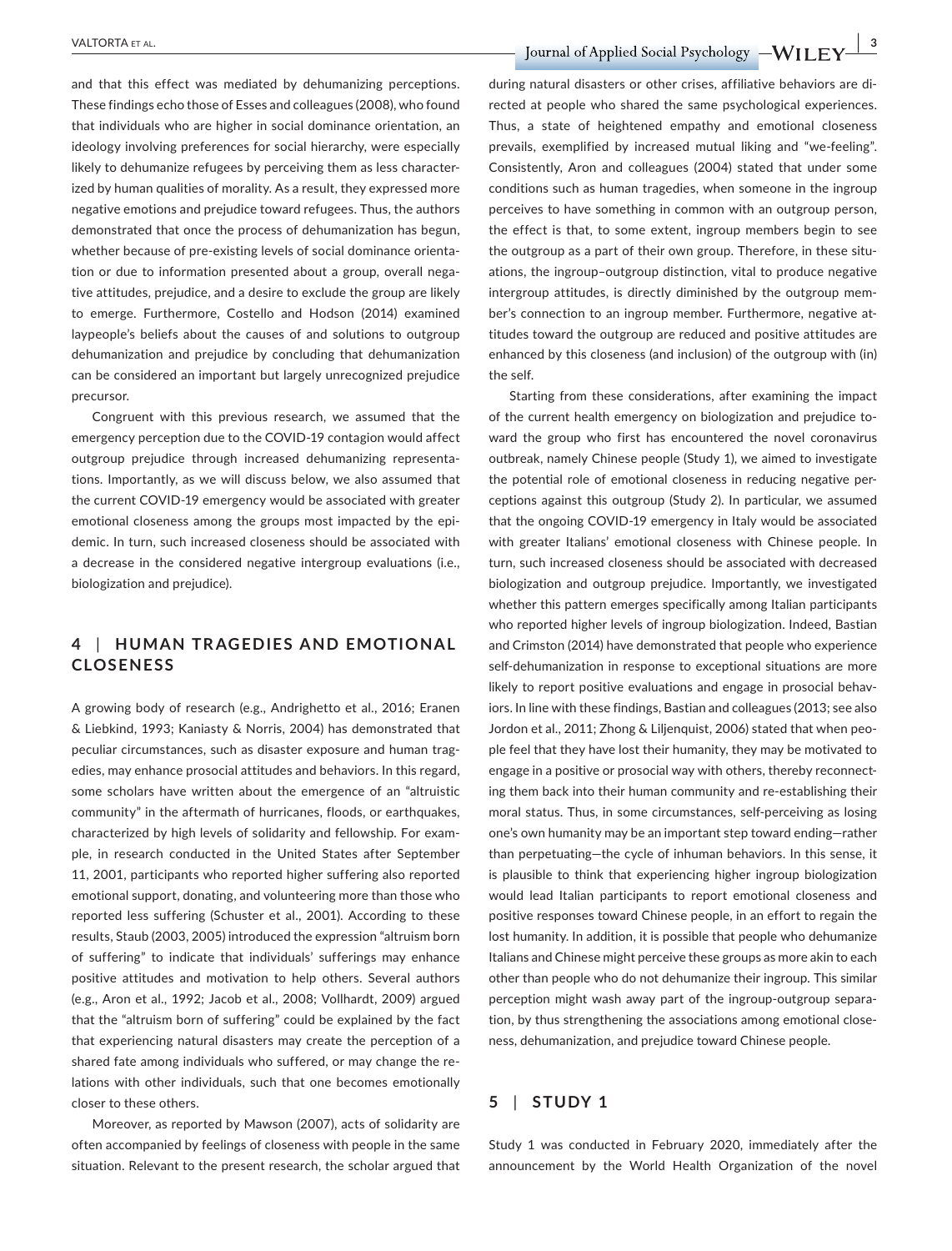**4 |**  VALTORTA et al.

coronavirus pneumonia of China as a Public Health Emergency of International Concern and just before that this pneumonia massively targeted also the Italian population.

This study aimed to assess whether the Italians' emergency perception due to the COVID-19 contagion affected biologization and prejudice toward Chinese people, namely the group who first had to struggle with a massive outbreak of the virus (79,824 confirmed cases and 2,870 deaths as of February 29, 2020). More specifically, we assumed that the peculiar conditions characterizing the novel coronavirus epidemic would affect prejudice toward Chinese people via biological dehumanization. Indeed, as reported above, dehumanization is an extreme response to extraordinary situations that usually facilitates negative judgments and treatments against others. Furthermore, to verify the specificity of this link toward the Chinese outgroup, a comparison target group was included. In particular, we decided to consider North African people because, in our research context (i.e., Italy), this group has usually been subject to harshness and hostility (Caricati et al., 2017; Kirchler & Zani, 1995; Volpato & Durante, 2010). We supposed indeed that the health emergency period for epidemic contagion from COVID-19 would promote prejudice via biological dehumanizing perceptions toward Chinese people but not against a negatively perceived group that is not affected by the epidemic to such a great extent (i.e., North African people; 2 confirmed cases and 0 deaths as of February 29, 2020).<sup>2</sup>

#### **5.1** | **Method**

#### 5.1.1 | Participants and procedure

We recruited Italian participants using Prolific Academic, which allowed us to obtain data from a heterogeneous sample. Given the correlational nature of our study, we aimed at collecting data on a large sample (i.e.,  $N > 250$ ) that would guarantee the stability of the tested correlations (Schönbrodt & Perugini, 2013) and a power of 0.80 for correlation as low as 0.17, as determined by a priori power analysis conducted using G\*Power (Faul et al., 2007). Therefore, we considered an initial sample of 326 respondents. In order to obtain a reliable sample of respondents and to identify inattentive respondents, we included two attentional check items in our survey (e.g., "Please answer 3 to this item"; see Oppenheimer et al., 2009). Twenty-six participants failed these items and were removed from the analyses. Thus, the final sample was composed of 300 Italian participants (124 females, 173 males;  $M_{\text{age}} = 27.69$ , *SD* = 8.48; age range: 18-60).

#### 5.1.2 | The survey

The following scales were used to measure participants' perceptions during the emergency period due to the COVID-19 spread. The order of presentation of the scales was randomly varied. The target groups

to whom participants were asked to respond were Chinese people, North African people, and Germans. This last group was included as filler to mask the primary groups of interest: Chinese and North African people. After fulfilling the scales described below, participants were asked to indicate some demographic information about themselves. They were then debriefed and thanked for their participation.

#### *Emergency perception*

Participants rated their emergency perception by answering the question: "What level of emergency would you attribute to the current situation related to coronavirus?" on a scale from 0 (*low-level emergency*) to 100 (*high-level emergency*).

#### *Biologization*

Biologization was measured using seven disease-related nouns (i.e., *disease, infection, virus*, *epidemic, contamination*, *filth*, and *contagion*; *α* for Chinese people = 0.97, *α* for North African people = 0.97, *α* for Germans = 0.94) borrowed from previous research (e.g., Valtorta, Baldissarri, et al., 2019; Valtorta & Volpato, 2018). Respondents were asked to rate the extent to which Chinese people, North African people, and Germans could be considered similar to these words by answering on a 7-point Likert scale (1 = *not at all*; 7 = *extremely*) the following question: "In your opinion, how much [Chinese people] can be regarded as a [disease]?".

#### *Prejudice*

Prejudice toward each of the target groups was assessed using the Subtle Prejudice subscale of the Pettigrew and Meertens' Blatant and Subtle Prejudice Scale (1995), adapted for the Italian context by Manganelli Rattazzi and Volpato (2003). In particular, the subscale was constituted by 10 items (e.g., "[Chinese people] should not push themselves where they are not wanted";  $\alpha$  for Chinese people = 0.76,  $\alpha$  for North African people = 0.84,  $\alpha$  for Germans = 0.65), valuable on a 7-point Likert scale  $(1 = not at all; 7 = extremely).$ <sup>3</sup>

#### **5.2** | **Results**

#### 5.2.1 | Introductory analyses

To compare the biologization and prejudice score across the considered groups, we performed two repeated measures ANOVAs (group: Chinese people, North African people, Germans).

Regarding biological dehumanization, Mauchly's test indicated that the assumption of sphericity had been violated,  $\chi^2(2) = 28.94$ , *p* < .001; therefore, degrees of freedom were corrected using Huynh-Feldt estimates of sphericity ( $\varepsilon = 0.92$ ). The results showed a main

<sup>&</sup>lt;sup>2</sup>Confirmed cases and deaths in North Africa were computed by summing the statistics concerning Egypt, Tunisia, Morocco, Libya, and Algeria.

 $3$ To further examine the relationships among the emergency perception due to the COVID-19 disease, biologization, and outgroup prejudice, we measured this latter variable also by using the feeling thermometer (see Nelson, 2008). For both Study 1 and Study 2, analyses showed the same pattern of results emerged for the Subtle Prejudice scale (for more details, see the Supplementary Analyses document on the Open Science Framework, https://osf.io/a4mv2/?view\_only=[89823770ec0a4351bd5fa49928020b58](https://osf.io/a4mv2/?view_only=89823770ec0a4351bd5fa49928020b58)).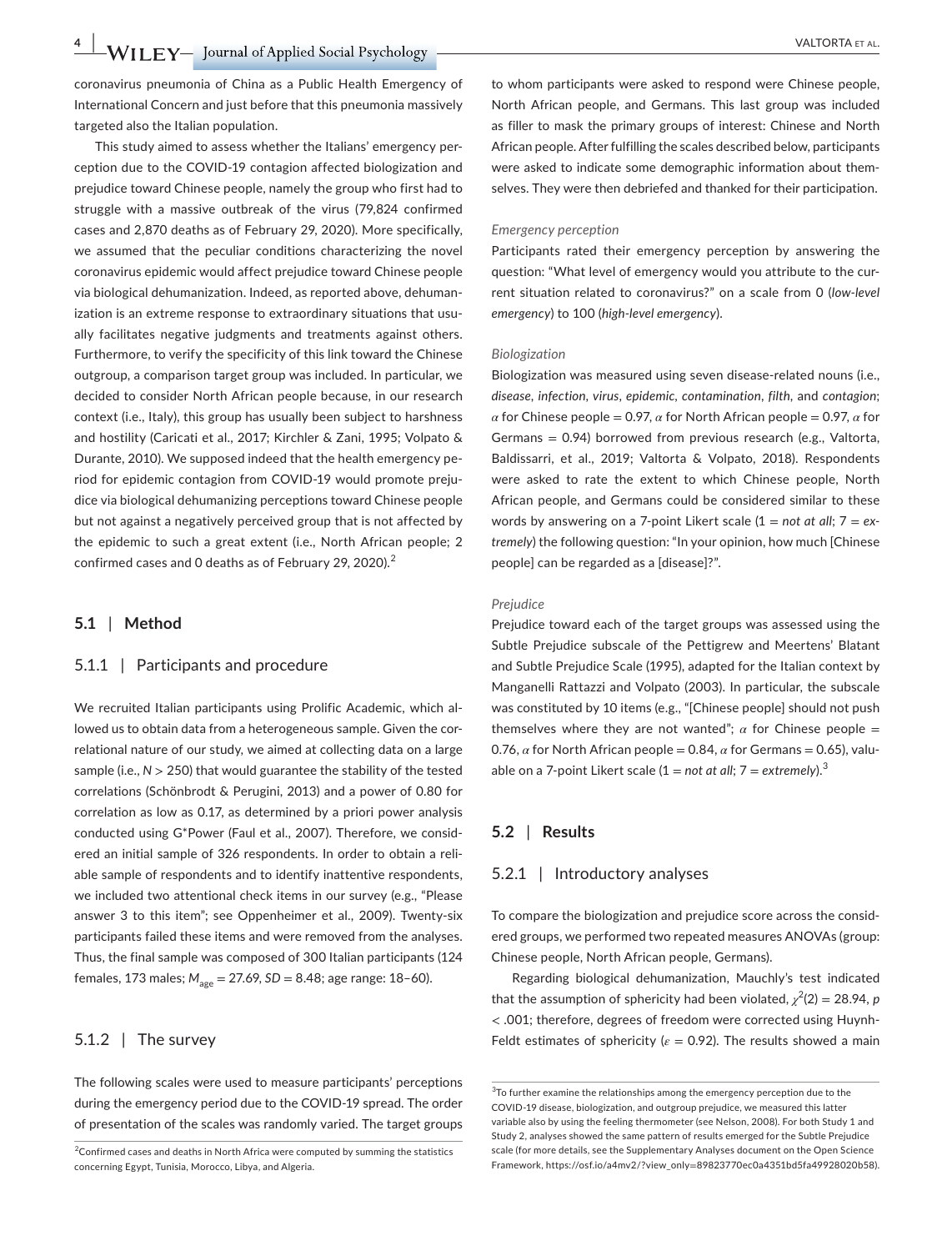**TABLE 1** Descriptive statistics and correlations among variables, Study 1

| <b>Variables</b>        | Mean (SD)     | $\mathbf{1}$             | $\overline{2}$    | 3                        | 4                        | 5         | 6                 |
|-------------------------|---------------|--------------------------|-------------------|--------------------------|--------------------------|-----------|-------------------|
| 1. Emergency perception | 46.21 (23.34) | $\overline{\phantom{a}}$ |                   |                          |                          |           |                   |
| 2. Biologization (C)    | 1.81(1.31)    | $0.25$ **                | $\qquad \qquad -$ |                          |                          |           |                   |
| 3. Biologization (NA)   | 1.72(1.20)    | $0.13$ <sup>*</sup>      | $0.80$ **         | $\overline{\phantom{0}}$ |                          |           |                   |
| 4. Biologization (G)    | 1.29(0.63)    | 0.05                     | $0.62$ **         | 0.63                     | $\overline{\phantom{a}}$ |           |                   |
| 5. Prejudice (C)        | 3.49(0.92)    | 0.02                     | $0.40$ **         | 0.32                     | $0.18$ **                | $\sim$    |                   |
| 6. Prejudice (NA)       | 3.67(1.07)    | 0.04                     | $0.39$ **         | $0.40$ **                | $0.20$ **                | 0.66      | $\qquad \qquad -$ |
| 7. Prejudice (G)        | 2.99(0.77)    | $-0.03$                  | $0.18$ **         | 0.20                     | $0.18$ **                | $0.57$ ** | $0.48^{\degree}$  |

Abbreviations: C, Chinese people; G, Germans; NA, North African people. \**p* ≤ .05; \*\**p* ≤ .001.



**FIGURE 1** Schematic representation of the model tested in Study 1

effect of group, *F*(1.84, 550.54) = 54.67, *p* < .001, *𝜂*<sup>2</sup> *<sup>p</sup>* = 0.16, indicating that participants biologized more Chinese and North African people than Germans, all *p*s < .001. Furthermore, despite a non-significant difference ( $p = .156$ ), a trend in the results showed that participants biologized more Chinese than North African people (see Table 1).

For prejudice, Mauchly's test indicated that the assumption of sphericity had been violated,  $\chi^2(2)=21.58$ ,  $p < .001$ ; therefore, degrees of freedom were corrected using Huynh-Feldt estimates of sphericity ( $\varepsilon$  = 0.94). The analysis showed a main effect of group, *F*(1.88, 562.34) = 99.34, *p* < .001,  $\eta_p^2$  = 0.25: participants exhibited more prejudice toward Chinese and North African people than Germans, all *p*s < .001. Furthermore, the prejudice score toward North African people was higher than the score reported against Chinese people,  $p = .001$  (see Table 1).

As shown in Table 1, emergency perception was positively correlated with biologization toward both our target groups (i.e., Chinese and North African people), whereas it was unrelated to prejudice. Further, the prejudice score was positively associated with biological dehumanization.

#### 5.2.2 | Main analyses

To verify the prediction that the health emergency period would promote prejudice toward Chinese people (but not against North African people) via biologization, we tested two models using Hayes' (2017) PROCESS macro (Model 4) and the bootstrapping method (5,000 resamples; see Figure 1).

As reported in Table 2, analyses indicated that health emergency perception was a significant predictor of biologization toward **TABLE 2** Regressions of emergency perception on prejudice toward Chinese people when biologization toward Chinese people is the mediator, Study 1

|                             |                 |              | 95% CI  |       |                  |  |  |
|-----------------------------|-----------------|--------------|---------|-------|------------------|--|--|
|                             | b(SE)           | $\mathbf{t}$ | Lower   | Upper | $\boldsymbol{p}$ |  |  |
| Prediction of biologization |                 |              |         |       |                  |  |  |
| Emergency<br>perception     | 0.01(0.003)     | 4.39         | 0.01    | 0.02  | < 001            |  |  |
| Prediction of prejudice     |                 |              |         |       |                  |  |  |
| Emergency<br>perception     | $-0.004(0.002)$ | $-1.66$      | $-0.01$ | 0.001 | .098             |  |  |
| <b>Biologization</b>        | 0.30(0.04)      | 7.82         | 0.22    | 0.37  | < 0.01           |  |  |

**TABLE 3** Regressions of emergency perception on prejudice toward North African people when biologization toward North African people is the mediator, Study 1

|                             |                 |         | 95% CI  |       |                  |  |
|-----------------------------|-----------------|---------|---------|-------|------------------|--|
|                             | b(SE)           | t       | Lower   | Upper | $\boldsymbol{p}$ |  |
| Prediction of biologization |                 |         |         |       |                  |  |
| Emergency<br>perception     | 0.01(0.003)     | 2.30    | 0.001   | 0.01  | .022             |  |
| Prediction of prejudice     |                 |         |         |       |                  |  |
| Emergency<br>perception     | $-0.001(0.003)$ | $-0.27$ | $-0.01$ | 0.004 | .784             |  |
| <b>Biologization</b>        | 0.36(0.05)      | 7.52    | 0.27    | 0.46  | < 001            |  |

Chinese people. Moreover, biological dehumanization was positively associated with prejudice against this group. The direct effect of health emergency on prejudice was not significant; crucially, the proposed model was confirmed by the significance of the indirect effect via biologization, *a × b* = 0.01, *SE* = 0.01, 95% CI [0.01, 0.02].

The same model was tested for North African people, and as reported in Table 3, analyses showed a similar pattern of results. Emergency perception increased biological dehumanization toward North African people. In turn, biologization was significantly related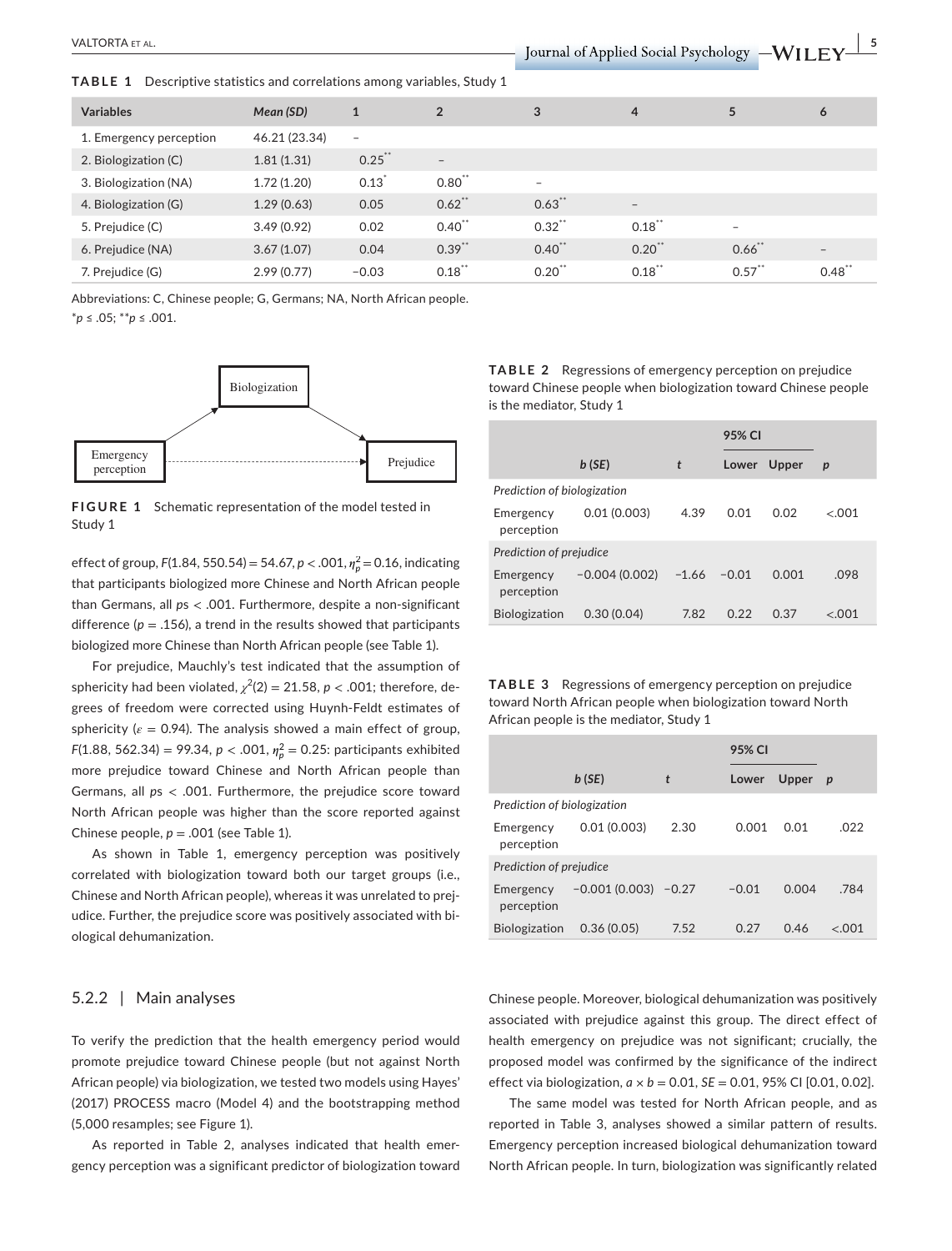to an increase in prejudice. Despite the non-significant direct effect, the indirect effect of emergency perception on prejudice via biologization emerged as significant,  $a \times b = 0.003$ ,  $SE = 0.001$ , 95% CI [0.0002, 0.005].

The present study showed that emergency perception due to the COVID-19 spread was positively associated with biological dehumanization but not with outgroup prejudice. This finding is consistent with the literature (e.g., Dixon & Levine, 2012; Wilde et al., 2014), according to which dehumanization is distinct from traditional prejudice and is an extreme response to extraordinary situations. Crucially, our results revealed that higher levels of emergency perception increased biologization toward Chinese people that, in turn, affected prejudice against them. Contrary to our expectations, this pattern emerged also for North African people. This result could be explained by the fact that, in our research context, diseaserelated metaphors are often used to describe immigrants and Black people (Volpato et al., 2010). In this sense, it is plausible to imagine that the salience of contagious disease due to the COVID-19 epidemic may have reactivated the link between North African people and negative perceptions.

### **6** | **STUDY 2**

This study aimed to further investigate the findings of Study 1 by adding the Italian ingroup as a new target group. Indeed, Study 2 was conducted in March 2020, when Italy became the first western country hit by the novel coronavirus (105,792 confirmed cases and 12,428 deaths as of March 31, 2020). In particular, given the exceptional epidemiological situation due to the COVID-19 spread, through this study, we aimed to verify whether the Italians' emergency perception was associated with biological dehumanization not only against Chinese people (81,554 confirmed cases and 3,312 deaths as of March 31, 2020) but also toward Italians themselves, namely the ingroup. As in the previous study, we considered North African people as the comparison target because this group was still one of the less affected by the epidemic on the date of the data collection (2,447 confirmed cases and 136 deaths as of March 31, 2020).<sup>2</sup>

Furthermore, in the light of the similar health emergency that both Chinese and Italian people struggled with at the time of the present study, we hypothesized that Italians perceived a higher emotional closeness with Chinese people (vs. North African people) and that this perception was negatively associated with biologization and prejudice toward this group. Indeed, according to several authors (e.g., Kofta & Slawuta, 2013; Lee & Kim, 2021) and as previously reported, psychological and emotional closeness in response to peculiar circumstances (e.g., natural disasters and human tragedies) are strongly related to positive behaviors and humanization of others.

In line with Study 1, we supposed that the emergency perception due to the COVID-19 outbreak would affect prejudice toward Chinese people via biologization. In addition, we assumed that a health emergency would also promote emotional closeness between

Italian participants and Chinese people. In turn, this perception would reduce biologization and prejudice toward this outgroup. Crucially, we investigated whether this pattern emerges specifically among Italian participants who reported higher levels of ingroup biologization.

#### **6.1** | **Method**

### 6.1.1 | Participants and procedure

Data were collected through a questionnaire using Qualtrics survey web-system. A snowball sampling strategy was employed, with the initial participants recruited through the experimenters' parental and friendship networks. In line with Schönbrodt and Perugini's (2013) suggestions and Study 1, we recruited 330 Italian participants. As in the first study, we included two attentional check items in our survey. Twenty-eight participants failed the attentional check questions and were removed from the analyses. Thus, the final sample was composed of 302 Italian participants (221 females, 81 males; *M*<sub>age</sub> = 28.82, *SD* = 12.14; age range: 18-62).

#### 6.1.2 | The survey

As in the previous study, the order of presentation of the following scales was randomly varied. The instructions of the questionnaire and some measures (i.e., biologization,  $\alpha$  for Italians = 0.96,  $\alpha$  for Chinese people = 0.97,  $\alpha$  for North African people = 0.96; prejudice,<sup>4</sup>  $\alpha$  for Chinese people = 0.77,  $\alpha$  for North African people = 0.82) were the same that were used in Study 1. However, in this study, participants were asked to think about Italians, Chinese, and North African people. Furthermore, unlike Study 1, a different measure of emergency perception and a scale of emotional closeness were included in the current study.

#### *Emergency perception*

Regarding emergency perception, we ad-hoc created a more accurate six-item scale (e.g., "The coronavirus emergency will affect my life also in the future") instead of using the single-item measure employed in Study 1. Participants were asked to express their agreement on a 7 point Likert scale (1 = *not at all*; 7 = *extremely*). Scores were combined to yield an overall emergency perception score  $(a = 0.71)$ ; higher scores denote greater emergency perception due to the COVID-19 disease.<sup>5</sup>

#### *Emotional closeness*

The Inclusion of Other in the Self (IOS; Aron et al., 1992) Scale was used to examine whether Italians perceived a higher overlap

<sup>&</sup>lt;sup>4</sup> Considering that we collected evaluations from an Italian sample, prejudice was measured only toward Chinese and North African people.

<sup>&</sup>lt;sup>5</sup>For the complete scale, see Supplementary Material on the Open Science Framework, https://osf.io/a4mv2/?view\_only=[89823770ec0a4351bd5fa49928020b58](https://osf.io/a4mv2/?view_only=89823770ec0a4351bd5fa49928020b58).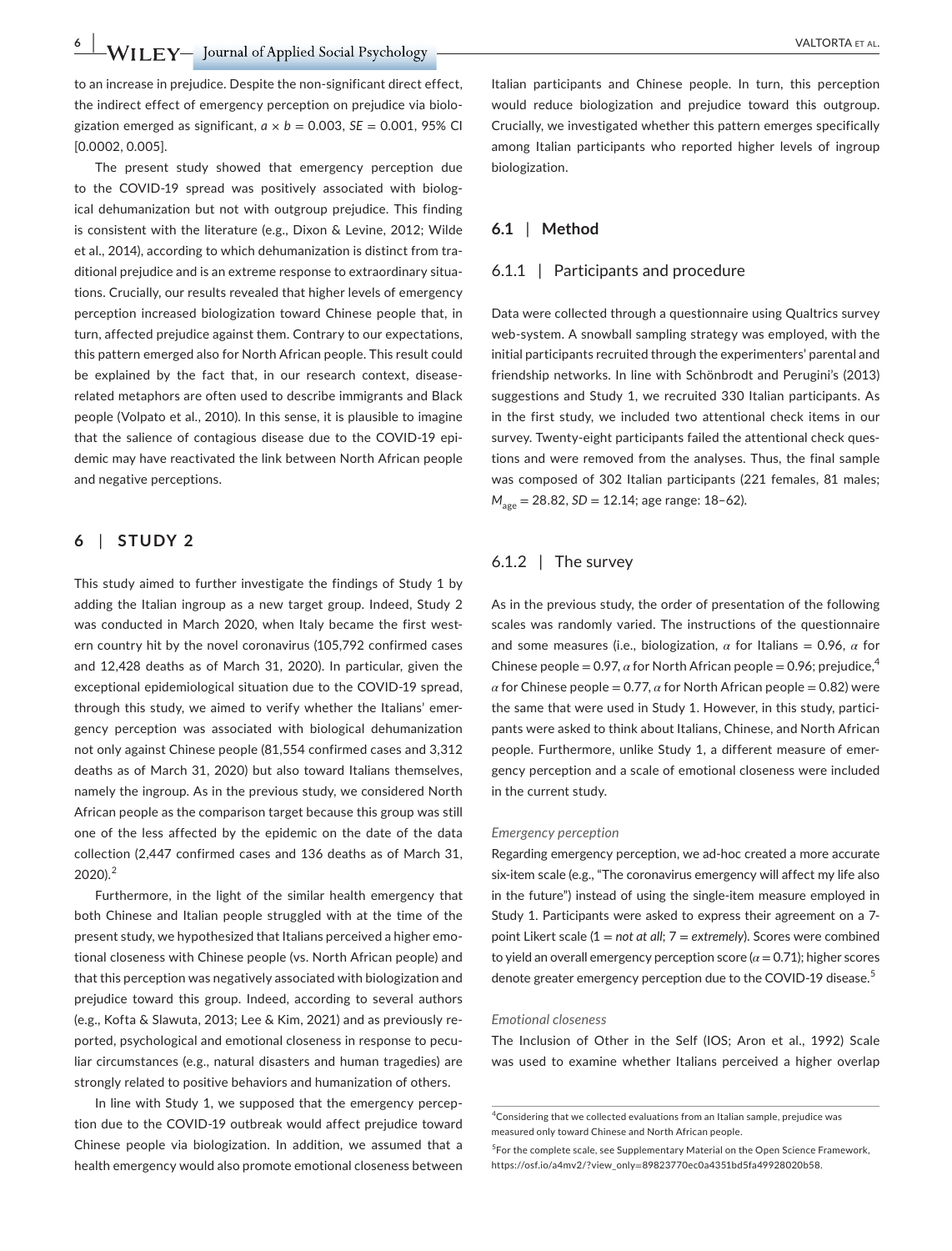between their own self and Chinese people rather than between their own self and North African people. More specifically, participants were asked to choose among seven pictures the one that best represented their relationship in terms of emotional closeness with Chinese and North African people. Each image showed two circles (labeled "self" and "Chinese people" in one question, and "self" and "North African people" in the other) with varying degrees of overlap, from non-overlapping (i.e., 1) to almost completely overlapping (i.e., 7).

After fulfilling the scales described above, participants were asked to indicate some demographic information about themselves. They were then debriefed and thanked for their participation.

#### **6.2** | **Results**

#### 6.2.1 | Introductory analyses

To compare the biologization score across the considered groups, we performed a repeated-measures ANOVA (group: Chinese people, North African people, Italians). Mauchly's test indicated that the assumption of sphericity had been violated,  $\chi^2(2) = 19.97$ ,  $p < .001$ ; therefore, degrees of freedom were corrected using Huynh-Feldt estimates of sphericity ( $\varepsilon$  = 0.95). The results showed a main effect of group, *F*(1.89, 569.01) = 60.64, *p* < .001, *𝜂*<sup>2</sup> *<sup>p</sup>* = 0.17, indicating that the most biologized group was the ingroup one (i.e., Italians), all *p*s < .001. Furthermore, Chinese people were more biologized than North African people, *p* < .001 (see Table 4).

Two repeated-measures ANOVAs (group: Chinese people, North African people) were then conducted to ascertain whether there were significant differences in prejudice and emotional closeness scores toward the two target groups.

As for prejudice, the analysis showed a significant effect of group,  $F(1, 301) = 7.91$ ,  $p = .005$ ,  $\eta_p^2 = 0.03$ , indicating that participants exhibited more prejudice against North African than Chinese people (see Table 4).

Regarding emotional closeness, in line with our assumption, results showed that Italian participants reported more closeness with Chinese people than with North African people, *F*(1, 301) = 42.76, *p*  $<$  .001,  $\eta_p^2$  = 0.12 (see Table 4).

As shown in Table 4, the emergency perception was positively correlated with biologization toward both our target groups (i.e., Italians and Chinese people) but not with biological dehumanization against North African people. Moreover, in line with the results of Study 1, the emergency perception due to the COVID-19 epidemic was unrelated to prejudice. Importantly, Italians' emergency perception was positively associated with emotional closeness with Chinese people. This latter variable was negatively correlated with biologization and prejudice against Chinese people.

#### 6.2.2 | Main analyses

To examine the role of ingroup biologization and the relationships among emergency perception, emotional closeness, and negative perceptions toward both Chinese and North African people, we tested two conditional process models. As reported in Figure 2, we considered participants' emergency perception as the predictor variable, emotional closeness as the first-level mediator, biologization as the second-level mediator, and ingroup biologization as the moderator of the relationship between health emergency and emotional closeness. Finally, prejudice was entered as the outcome variable (Model 83 of the PROCESS macro for SPSS with 5,000 bootstrapping samples; Hayes, 2017).

As shown in Table 5, for the moderated path from emergency perception to emotional closeness with Chinese people, results showed a non-significant effect of biologization toward Italians. Crucially, emergency perception and the two-way interaction Emergency per $c$ eption  $\times$  Biologization toward Italians were positively associated with emotional closeness. As expected, decomposition of this interaction revealed that emergency perception was positively related with emotional closeness with Chinese people for Italian participants who reported higher levels of ingroup biologization,  $b = 0.44$ ,

| <b>Variables</b>               | Mean (SD)  | $\mathbf{1}$             | $\overline{2}$       | 3                        | $\overline{4}$       | 5                        | 6                        |           |
|--------------------------------|------------|--------------------------|----------------------|--------------------------|----------------------|--------------------------|--------------------------|-----------|
| 1. Emergency perception        | 4.25(1.16) | $\overline{\phantom{a}}$ |                      |                          |                      |                          |                          |           |
| 2. Biologization (I)           | 3.26(1.85) | 0.22                     | $\qquad \qquad -$    |                          |                      |                          |                          |           |
| 3. Biologization (C)           | 2.93(1.91) | $0.20^{1}$               | 0.76                 | $\overline{\phantom{0}}$ |                      |                          |                          |           |
| 4. Biologization (NA)          | 2.31(1.49) | 0.05                     | $0.54$ **            | $0.59$ **                | $\qquad \qquad -$    |                          |                          |           |
| 5. Prejudice (C)               | 3.22(0.89) | 0.02                     | $0.20$ **            | $0.29$ **                | $0.26$ **            | $\overline{\phantom{a}}$ |                          |           |
| 6. Prejudice (NA)              | 3.35(1.00) | 0.02                     | $0.18$ **            | 0.24                     | $0.35$ **            | $0.67$ **                | $\overline{\phantom{0}}$ |           |
| 7. Emotional closeness (C)     | 4.12(1.73) | 0.13                     | $-0.05$              | $-0.11$                  | $-0.14$ <sup>*</sup> | $-0.43$ **               | $-0.32$ **               | -         |
| 8. Emotional closeness<br>(NA) | 3.53(1.83) | 0.04                     | $-0.12$ <sup>*</sup> | $-0.12$ <sup>*</sup>     | $-0.22$ **           | $-0.43$ <sup>**</sup>    | $-0.57$ **               | $0.61$ ** |

**TABLE 4** Descriptive statistics and correlations among variables, Study 2

Abbreviations: C, Chinese people; I, Italians; NA, North African people. \**p* ≤ .05; \*\**p* ≤ .001.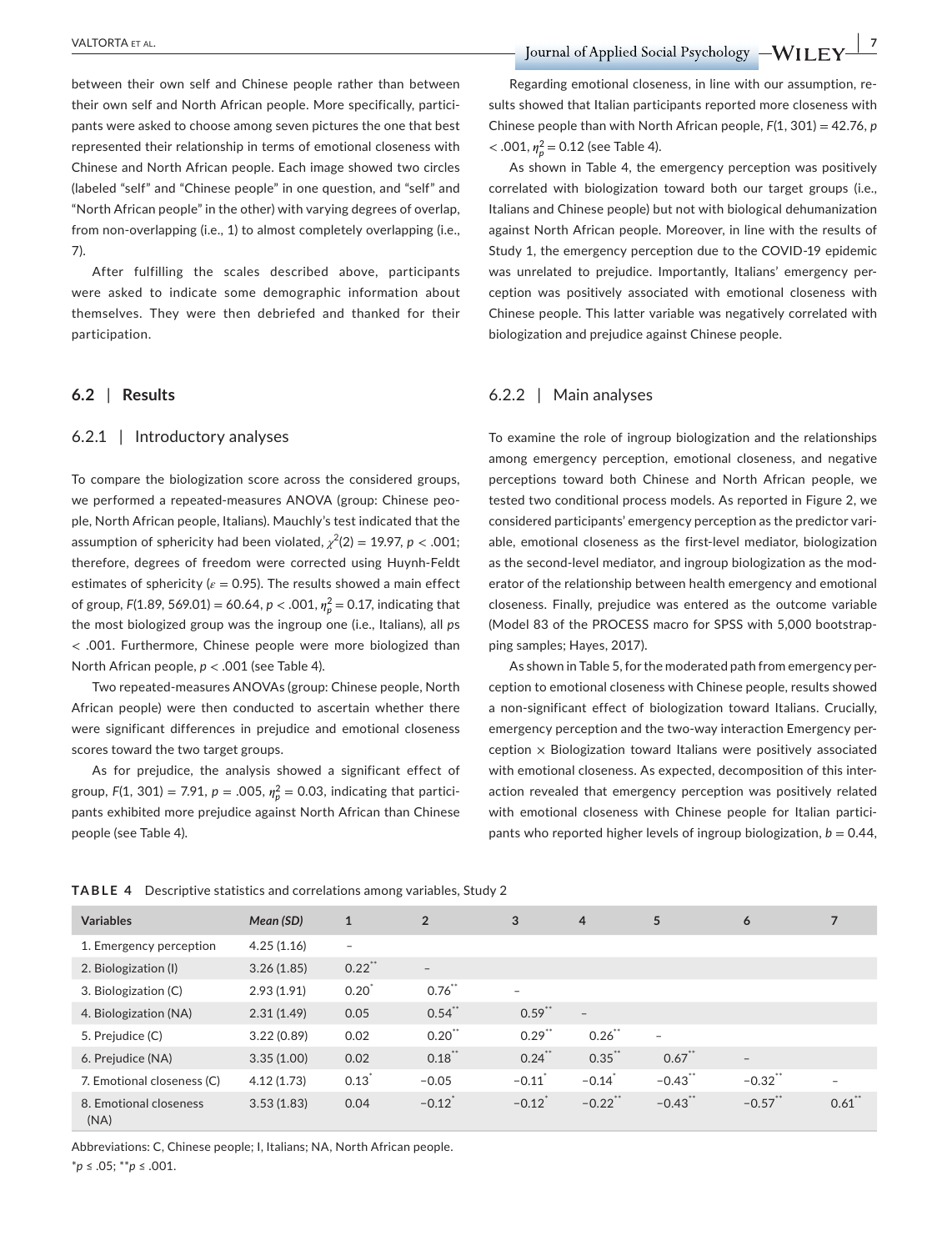



**FIGURE 2** Schematic representation of the model tested in Study 2

**TABLE 5** Regressions of emergency perception on prejudice against Chinese people when emotional closeness with and biologization toward them are the first- and second-level mediators and biologization toward Italians the moderator, Study 2

|                                                       |               |         | 95% CI  |         |                  |
|-------------------------------------------------------|---------------|---------|---------|---------|------------------|
|                                                       | b(SE)         | t       | Lower   | Upper   | $\boldsymbol{p}$ |
| Prediction of emotional closeness (C)                 |               |         |         |         |                  |
| Emergency<br>perception                               | 0.24(0.09)    | 2.78    | 0.07    | 0.42    | .006             |
| Biologization (I)                                     | $-0.09(0.05)$ | $-1.65$ | $-0.20$ | 0.02    | .099             |
| Emergency<br>$perception \times$<br>Biologization (I) | 0.11(0.05)    | 2.30    | 0.02    | 0.20    | .022             |
| Prediction of biologization (C)                       |               |         |         |         |                  |
| Emergency<br>perception                               | 0.36(0.09)    | 3.87    | 0.18    | 0.54    | $-.001$          |
| <b>Emotional</b><br>closeness                         | $-0.16(0.06)$ | $-2.51$ | $-0.28$ | $-0.03$ | .013             |
| Prediction of<br>prejudice (C)                        |               |         |         |         |                  |
| Emergency<br>perception                               | 0.02(0.04)    | 0.46    | $-0.60$ | 0.10    | .645             |
| Emotional<br>closeness                                | $-0.21(0.03)$ | $-7.85$ | $-0.26$ | $-0.16$ | $-.001$          |
| Biologization (C)                                     | 0.11(0.02)    | 4.64    | 0.06    | 0.16    | $-.001$          |

Abbreviations: C, Chinese people; I, Italians.

*SE* = 0.13, *t*(298) = 3.37, *p* < .001, 95% CI [0.18, 0.70], whereas such a relation was not significant among participants who reported lower levels of ingroup biologization,  $b = 0.04$ ,  $SE = 0.11$ ,  $t(298) = 0.39$ , *p*  $=.697.$ 

For the paths from the first-level mediator to second-level mediator and prejudice, we found that emotional closeness with Chinese people was related to decreased biological dehumanization and prejudice toward them. Most importantly, the conditional indirect effect of emergency perception on reduced prejudice toward Chinese people through greater emotional closeness was significant for Italian respondents who reported higher levels of ingroup biologization, *a × b* = −0.09, *SE* = 0.03, 95% CI [−0.15, −0.03], but not for Italian respondents who reported lower levels of ingroup biologization, *a × b* = −0.01, *SE* = 0.02, 95% CI [−0.06, 0.04]. Finally, in line with Study 1, also the indirect effect of health emergency via biologization toward

Chinese people on prejudice was significant,  $a \times b = 0.04$ ,  $SE = 0.01$ , 95% CI [0.02, 0.07]. Therefore, the tested model was supported, as confirmed by the index of moderated mediation (IMM) = −0.002, *SE* = 0.002, 95% CI [−0.006, −0.001].

As for North African people, in line with our expectations, health emergency did not predict emotional closeness ( $b = 0.12$ ,  $p = .189$ ) and biological dehumanization ( $b = 0.07$ ,  $p = .304$ ). In the same vein, the two-way interaction Emergency perception ×Biologization toward Italians was not associated with emotional closeness ( $b = 0.07$ ,  $p = .151$ ). Thus, the tested model was not supported.

As found in Study 1, results showed that the emergency perception due to the COVID-19 spread was positively associated with biological dehumanization but not with outgroup prejudice. It is noteworthy that this pattern emerged not only when participants assessed Chinese people but also when Italians were asked to evaluate their own group. Importantly, in line with the previous study, our results revealed that higher levels of emergency perception increased biologization toward Chinese people (but not North African people) that in turn increased prejudice against them. In addition, we found that because of the similar health emergency that both Chinese and Italian people struggled with, this latter group perceived a higher emotional closeness with Chinese people, and this perception, in turn, reduced negative evaluations against them. However, this pattern of results emerged only for Italian participants that tended to perceive their own group in biological terms.

### **7** | **GENERAL DISCUSSION**

The main aim of this research was to investigate the intergroup consequences of the epidemiological situation due to the spread of the novel coronavirus. Through two studies that considered Italian citizens between February and March 2020—when the epidemic was announced, and the number of infections rapidly increased in several countries—we demonstrated that the health emergency perception due to the COVID-19 outbreak shaped the social perception of the involved groups in terms of biological dehumanization and outgroup prejudice. More specifically, in line with our assumptions, Study 1 revealed that higher levels of emergency perception among Italian participants increased biologization toward Chinese people that in turn affected prejudice against them. Despite this relevant finding, it is important to note that Study 1 showed a non-significant difference between the levels of biological dehumanization reported toward Chinese people and toward the comparison target group that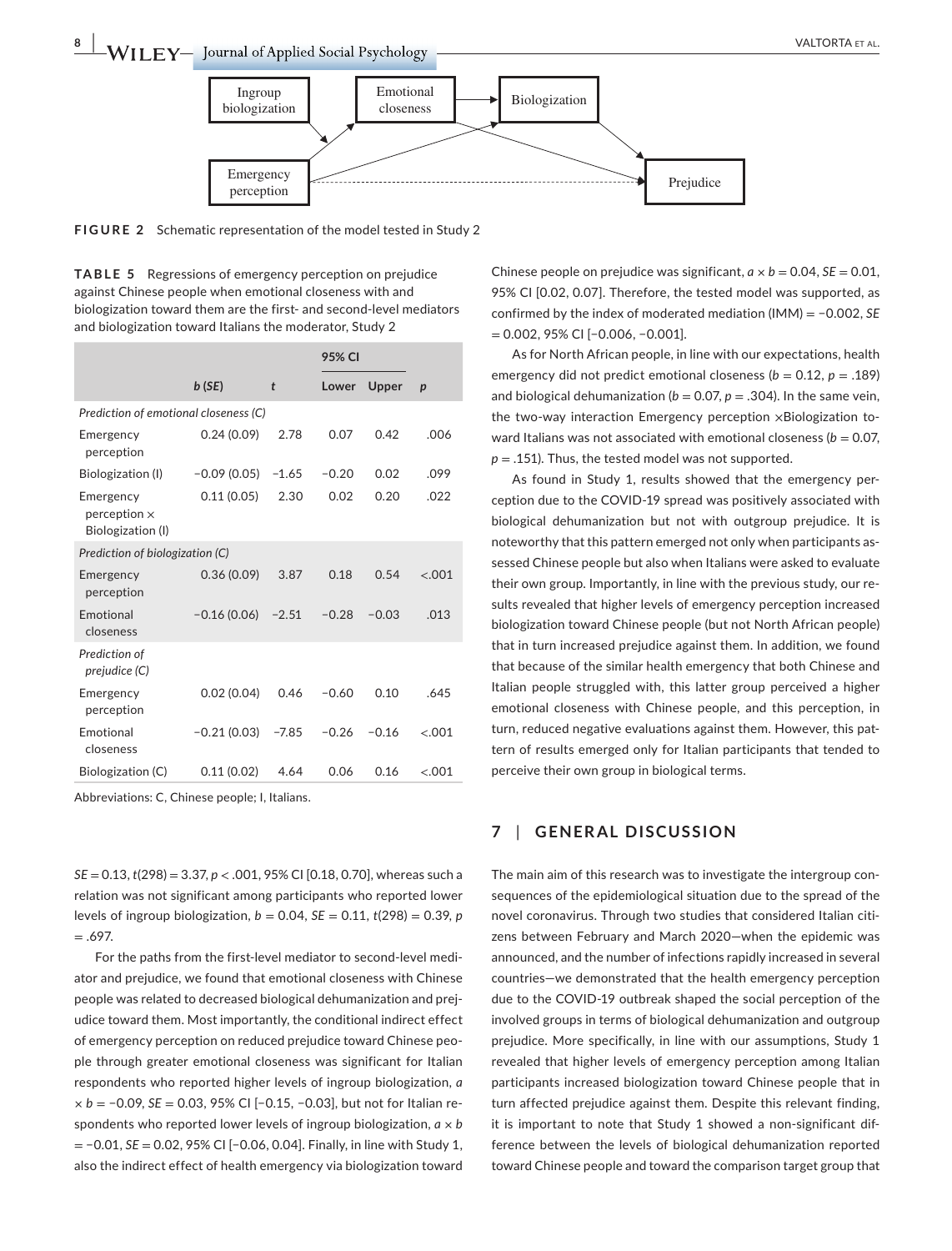we included in the study, namely North African people. In addition, the same pattern of relationships among emergency perception, biologization, and prejudice that emerged for Chinese people was also found for North African people. These unexpected results can be explained in the light of the literature on dehumanizing perceptions and prejudice, according to which linguistic metaphors related to the disease are often used to describe the negative impact of immigrants on Italian society by thus increasing negative views of foreigners and outgroup members. Several research projects (e.g., European Commission against Racism and Intolerance (ECRI), 2016; Valtorta, Signorato, et al., 2019; Volpato et al., 2010) indicated indeed a widespread perception among the Italian population that immigrants and Black people represent a threat to security and well-being. In this sense, it is plausible to think that the salience of contagious disease due to the initial phase of the COVID-19 spread may have reactivated the link between North African people, dehumanization, and prejudice, even if this group was one of the less affected by the epidemic on the date of the data collection.

The impact of the COVID-19 emergency on several negative outcomes in the field of intergroup relations was further investigated in Study 2, in which the first western population hit by the novel coronavirus, namely Italians, was added as a new target group. In particular, Study 2 showed a significant association between the health emergency perception and biological dehumanization addressed to the groups most affected by the contagion when the study was conducted (i.e., Italians and Chinese people versus North African people). In this regard, it is noteworthy that Italians were more biologized than Chinese people and North African people. In other words, participants reported more dehumanizing perceptions toward their ingroup than toward outgroups. This result can be interpreted as further evidence of the key role played by the current peculiar health emergency circumstances in eliciting biologization, also going beyond the traditional research on the intergroup dehumanization dynamics (e.g., Costello & Hodson, 2014; Leyens et al., 2000), which so far conceived dehumanization and its different forms especially as a means of denigrating outgroup members. In this regard, we believe that our findings complement research about self-dehumanization. For example, the internalization of dehumanizing acts and perceptions emerged in the analysis conducted by Volpato and Contarello (1999) of Primo Levi's *If This Is a Man* (1958), one of the most valuable testimonies of the Holocaust. According to Levi, dehumanization affected both victims and oppressors. In Levi's eyes, "The personages in these pages are not men. Their humanity is buried, or they themselves have buried it" (p. 127). As reported by the authors, the text contains a great deal of self-dehumanizing metaphors, especially in terms of animal imagery. The most exhausted prisoners remind Levi of "sled-dogs in London's books, who slave until the last breath and die on the track" (p. 49). On the other hand, the toughest prisoners have "the rudimentary astuteness of a draught-horse, which stops pulling a little before it reaches exhaustion" (p. 48). In addition, one set of studies conducted by Bastian and Haslam (2010) linked experiences of social exclusion with self-dehumanization by revealing that social exclusion heightened targets' viewing themselves as

 **PALTORTA ET AL. 2018 TO REFERENCE ASSAULT ASSAULT ASSAULT AT A PARTICLE OF A PROPERTY OF A PROPERTY OF A PROPERTY OF A PROPERTY OF A PROPERTY OF A PROPERTY OF A PROPERTY OF A PROPERTY OF A PROPERTY OF A PROPERTY OF A** 

having fewer human characteristics. Different factors (e.g., human tragedies, experiences of social exclusion) can therefore promote the internalization of dehumanizing traits by thus modifying how we see and perceive ourselves. The present research adds a tile to this picture by demonstrating that in peculiar circumstances such as an epidemic, biological dehumanizing representations can be adopted to describe one's own group membership.

Relevant to our findings, several authors (e.g., Hu et al., 2018; Wu et al., 2015, 2019) suggested that the mechanism of ingroup derogation is related to the evolutive response of the behavioral immune system, and it is specifically triggered when dealing with a peculiar ecological condition in which greater threat of diseases is incurred by ingroup members. In this regard, studies (see Fincher & Thornill, 2012) have shown that, in some areas (e.g., Africa), the correlations between parasite stress and ingroup sociality were reported to be negative rather than positive. Overall, it seems robust that the pathogen stress significantly shapes attitudes and ingroup perceptions. For the first time in the literature, we provided preliminary evidence of this association by considering one of the most derogating form of social perception, namely dehumanization.

According to Study 1, results of Study 2 revealed that higher levels of emergency perception increased biologization toward Chinese people (but not toward North African people), which in turn increased prejudice and negative attitudes against them. In line with these findings, previous literature (e.g., see Schaller et al., 2015) revealed that emergency situations in which individuals are—or merely perceive themselves to be—more vulnerable because of a diseaserelated condition, as the current pandemic, heighten protective behaviors by thus triggering stigmatization of others. As stated by Clissold and colleagues (2020), emergency situations characterized by outbreaks of infectious disease represent a fertile breeding ground for unveiling existing negative perceptions which are often driven by collective fear. Indeed, infectious disease and its correlates are seen as a threat, and therefore attempts are made to "other" this threat (Nelkin & Gilman, 1988; Reny & Barreto, 2020). These attempts at "othering" are commonly reinforced by a desire to assign blame and responsibility for the dangerous situation to make sense of such adversity. Evidence of these speculations was provided by Washer (2004), who conducted a study looking at the British media's response to the 2002 SARS outbreak. The scholar found the development of a discourse suggesting that British citizens were protected from SARS and its detrimental consequences because they were "different" from the Asian citizens, who were initially affected by such an outbreak. Our results seem to be consistent with this literature and demonstrate that the current health emergency together with all its repercussions have a propensity to incite negative intergroup attitudes and perceptions.

Furthermore, we found that Italian participants perceived higher emotional closeness with Chinese people (vs. North African people). Importantly, this emotional closeness reduced biologization and prejudice toward this outgroup. Therefore, by expanding the behavioral immune system literature (e.g., Murray & Schaller, 2016; Schaller & Park, 2011), not only did we confirm the relationship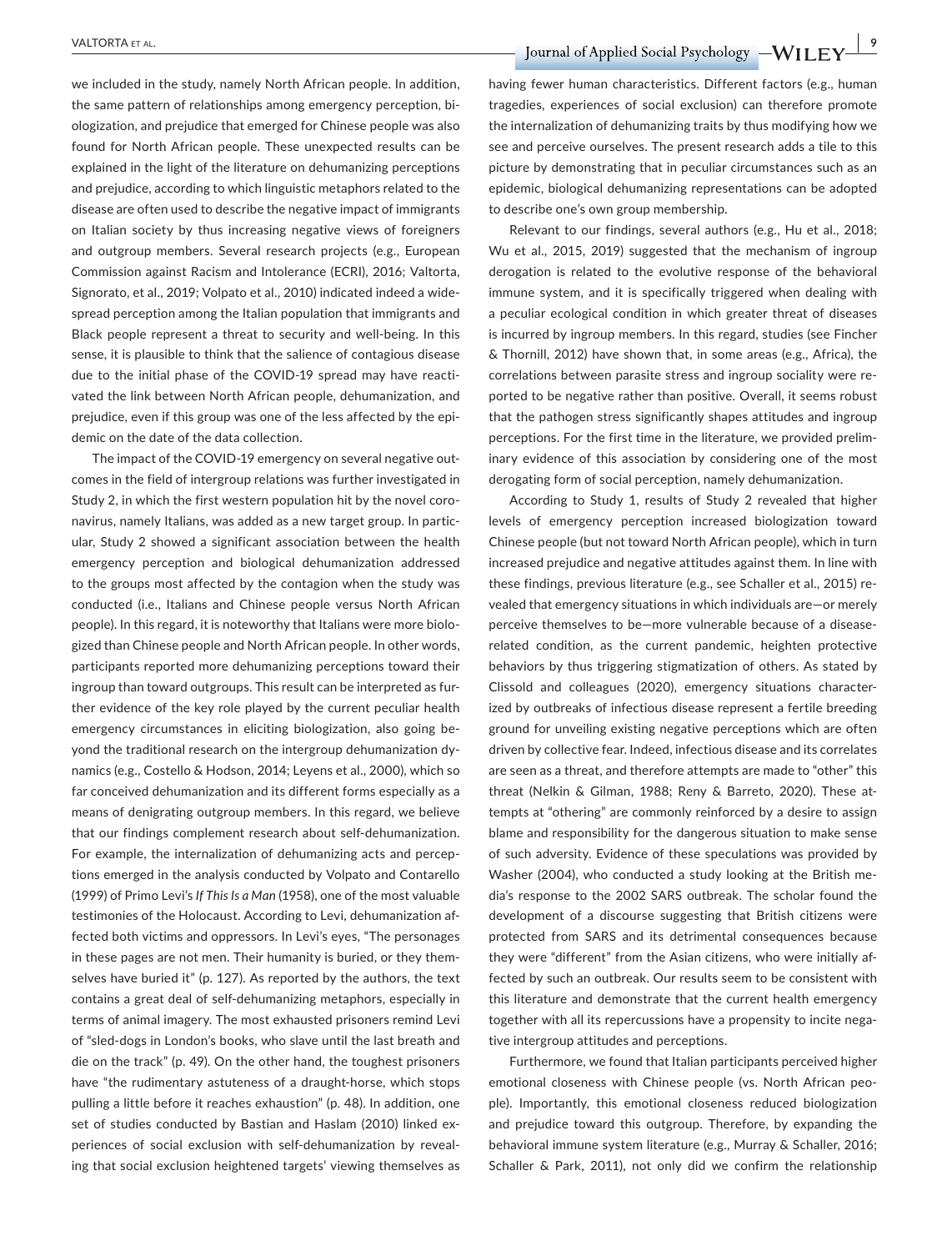**10 ION ION CONTRACT SET ALL TO PROPER SOCIAL PSYCHOLOGY CONTRACT ALL TO PROPER SOCIAL PROPER SOCIAL PROPER SOCIAL PROPER SOCIAL PROPER SOCIAL PROPER SOCIAL PROPER SOCIAL PROPER SOCIAL PROPERTY ALL TO PROPER SOCIAL PROPERT** 

between the salience of contagious disease and negative perceptions against outgroup members, but we also demonstrated that sharing the experience of a viral epidemic could reduce the negative effects of the pathogen stress via the increased emotional closeness among the involved groups. In this regard, it is important to note that this pattern of results emerged only among Italian respondents who reported higher levels of ingroup biologization. Of particular relevance to these findings, several studies (for a review, see Bastian & Crimston, 2014) provided an interesting twist on dehumanization by showing that dehumanizing the self or the ingroup in response to unethical behaviors or exceptional situations motivates a tendency to report and engage in prosocial responses. It is plausible to think that the underlying motivation to report positive attitudes toward the outgroup may represent an attempt to restore humanity within self-perception. Possessing humanity is indeed a basic feature for our identity, and when it is lost, this would be expected to motivate attempts to restore it. In the case of the present research, the perception of "being the virus" because of the COVID-19 epidemic, and the resulting self-biologization, may have led Italian participants to report positive responses toward Chinese people (i.e., decrease in their biologization and prejudice) in an attempt to regain humanity lost.

Through the present studies, by integrating previous empirical findings concerning the behavioral immune system theory (e.g., Murray & Schaller, 2016; Park et al., 2007; Thornhill & Fincher, 2014) with the theoretical insights regarding biological dehumanization and prejudice (e.g., Costello & Hodson, 2010; Savage, 2007; Volpato & Andrighetto, 2015), we demonstrated that the exceptional epidemiological situation due to the COVID-19 spread has the capacity to directly foster social-cognitive biologization of both outgroup and ingroup, but not other forms of outgroup prejudice. In line with these findings, Wilde and colleagues (2014) analyzed dehumanizing processes by distinguishing them from negative attitudes and evaluations. In particular, the authors suggested that dehumanization is a distinct category rather than simply an extreme form of prejudice. Furthermore, a large number of studies (Costello & Hodson, 2010; Goff et al., 2008; Hodson & Costello, 2007; Leyens et al., 2000) have demonstrated that outgroup dehumanization can be considered a robust predictor of prejudice in intergroup contexts. These considerations are particularly relevant for the results that emerged in the present studies, according to which the health emergency perception affected prejudice toward outgroups via biological dehumanization. Our findings seem to confirm previous research on the crucial role of dehumanizing perceptions in shaping outgroup prejudice (e.g., Costello & Hodson, 2012; Goff et al., 2008), by also providing the first evidence of this relationship in such an exceptional situation as a pandemic.

It is noteworthy that although several researchers demonstrated that increased outgroup prejudice may stem from pathogen threat, some recent works showed discrepant findings regarding this specific link. For example, results by van Leeuwen and Peterson (2018) were inconsistent with the view that the behavioral immune system motivates outgroup prejudice. Instead, their findings suggested that

this system "simply" motivates the avoidance of any infected individual, regardless of their group membership. In this sense, biologization could be considered a relevant process in explaining the differences concerning the literature on this topic. Indeed, our results are consistent with some scholars who speculated on the relationship between the behavioral immune system theory and dehumanization. For example, Prażmo and Augustyn (2020) stated that the metaphorical notion of a social and bio parasite to describe immigrants is strongly related to the activation of the behavioral immune system, whose aim is to protect us from having any other close contact with potentially contaminated. According to the authors, it may also affect our reasoning and decision-making in relation to political inclinations and attitudes toward others. Thus, activating the parasite imagery inevitably leads to elicit defensive reactions and negative perceptions.

Finally, it is noteworthy that we found a non-significant difference between biologization of Chinese and North African people in Study 1, whereas results of Study 2 showed that the North African group was significantly less biologized than the Chinese one. Furthermore, biologization of both the target groups was higher in Study 2 than in the first study (see Table 1 and Table 4). In other words, when Italy became the first western country hit by the novel coronavirus and Study 2 was conducted (i.e., March 2020), biologization became more severe, and we found a higher biologization score for Chinese than North African people. In this regard, it is plausible to think that Italian participants were still not quite as concerned in February 2020. Thus, as the pandemic progressed and broke out in this country, Italians reported a higher emergency perception and greater biological dehumanization of the groups most affected by the virus (i.e., Italians and Chinese people vs. North African people). As a matter of fact, we performed three independent samples *t*-tests to compare the biologization scores toward Chinese and North African people and the emergency perception ratings reported in Study 1 and Study  $2^6$ Regarding both the target groups, results showed a significant difference, indicating that biologization was significantly higher in March 2020 ( $M_{CP}$  = 2.93,  $SD_{CP}$  = 1.91;  $M_{NA}$  = 2.31;  $SD_{NA}$  = 1.49) than in February 2020 ( $M_{CP} = 1.81$ ,  $SD_{CP} = 1.31$ ;  $M_{NA} = 1.72$ ;  $SD_{NA} = 1.20$ ), *t*(600) = −8.39, *p* < .001 for Chinese people; *t*(600) = −5.35, *p* < .001 for North African people. Crucially, in line with our speculations, we found that the emergency perception of Italian participants was significantly higher in March 2020 (*M* = 4.25, *SD* = 1.16) than in February 2020 (*M* = 3.77; *SD* = 1.40), *t*(600) = −4.58, *p* < .001.

# **8** | **LIMITATIONS AND FUTURE DIRECTIONS**

Despite the novelty of our studies, it is important to acknowledge that our research has some limitations that may restrict its

<sup>&</sup>lt;sup>6</sup>Given that we used different scales for emergency perception (from 0 to 100 in Study 1; from 1 to 7 in Study 2), before conducting the independent samples *t*-test, we rescaled the measures to be on the same scale (i.e., 7-point Likert scale; for more details, see the IBM SPSS Statistics support page on how to transform different scales to a common scale).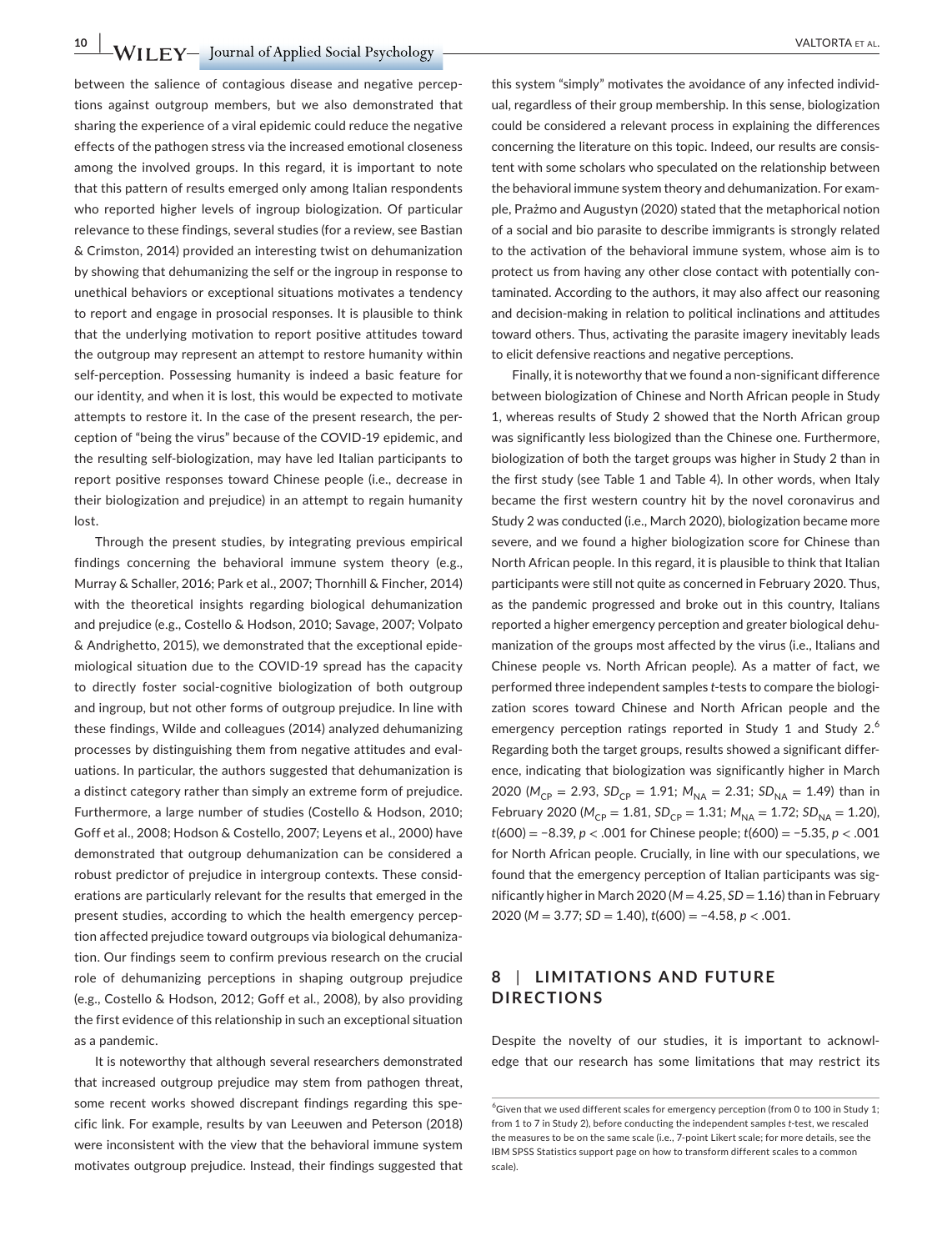**DESPEND AND RESPECT ALL CONTRACT ALL CONTRACT ALL CONTRACT ALL CONTRACT ALL CONTRACT ALL CONTRACT ALL CONTRACT ALL CONTRACT ALL CONTRACT ALL CONTRACT ALL CONTRACT ALL CONTRACT ALL CONTRACT ALL CONTRACT ALL CONTRACT ALL C** 

generalizability. Although the associations we observed among variables are consistent with previous findings on dehumanization and prejudice, the correlational nature of the current data does not allow us to draw any causal inferences. It is likely indeed that the relationships between some of our constructs are bidirectional and dynamic. Experimental or longitudinal studies would be an important next step toward determining the direction of these paths.

Moreover, it is important to note that in Study 1 and Study 2, participants were asked to think about Chinese and North African people, without providing other information about the groups. Therefore, it is not possible to know whether participants thought of the two target groups as immigrants in Italy or as people living in their respective countries. Given that the migration background might have been a confounding, further studies should deepen our findings by controlling for this aspect.

Finally, it is noteworthy that in both studies, the mean ratings of biological dehumanization were low, indicating a weak association of the targets with virus-related words. However, it should be noted that our measure assessed the association between the target and dehumanized perceptions using a self-report measure, which may have been affected by the participants' desirability concerns (e.g., Crowne & Marlowe, 1964; Nederhof, 1985). Greater associations with biological metaphors may emerge in studies using a subtler measure of dehumanization and implicit techniques, which are less susceptible to motivated responding (Gawronski & Bodenhausen, 2006) and less explicitly related to the current pandemic. Related to this last issue, it is important to note that the indirect effects of the tested models were weak in both our studies. Further research is needed to corroborate our findings and the relationships among emergency perception, dehumanizing processes, and prejudicial attitudes.

# **9** | **CONCLUSIONS**

Our findings reveal how being threatened with disease, as in the case of the COVID-19 outbreak, is an important source of biologization. Crucially, we demonstrated the relevance of this dehumanizing perception in promoting prejudice against the potential sources of contagion. At the same time, we also showed that such negative effects could be reduced when ingroup members experience the same distressing situation, by virtue of the increasing emotional closeness among them. In addition, our results shed light on a new facet of biological dehumanization that, in such an exceptional situation, can become a relevant component not only for the way we see others but also for the way we perceive our own group and identity. We hope that this work will advance knowledge about biologization and prejudice and it will help us better understand the conditions that affect people's perceptions toward both outgroup and ingroup members.

#### **CONFLICT OF INTEREST**

The authors declare that there is no conflict of interest.

#### **ORCID**

Roberta Rosa Valtorta<sup>D</sup> <https://orcid.org/0000-0003-0565-5463>

#### **REFERENCES**

- Andrighetto, L., Vezzali, L., Bergamini, G., Nadi, C., & Giovannini, D. (2016). Inside the earthquake: Perceived disaster exposure and helping intentions among Italian and immigrant victims of the 2012 Italian earthquakes. *Group Processes & Intergroup Relations*, *19*, 753–768. <https://doi.org/10.1177/1368430215591040>
- Aron, A., Aron, E. N., & Smollan, D. (1992). Inclusion of other in the self scale and the structure of interpersonal closeness. *Journal of Personality and Social Psychology*, *63*, 596–612. [https://doi.org/10.1](https://doi.org/10.1037/0022-3514.63.4.596) [037/0022-3514.63.4.596](https://doi.org/10.1037/0022-3514.63.4.596)
- Aron, A., McLaughlin-Volpe, T., Mashek, D., Lewandowski, G., Wright, S. C., & Aron, E. N. (2004). Including others in the self. *European Review of Social Psychology*, *15*, 101–132.<https://doi.org/10.1080/10463280440000008>
- Bastian, B., & Crimston, D. (2014). Self-dehumanization. *TPM, Testing, Psychometrics, Methodology in Applied Psychology*, *21*, 241–250. <https://doi.org/10.4473/TPM21.3.1>
- Bastian, B., & Haslam, N. (2010). Excluded from humanity: The dehumanizing effects of social ostracism. *Journal of Experimental Social Psychology*, *46*, 107–113.<https://doi.org/10.1016/j.jesp.2009.06.022>
- Bastian, B., Jetten, J., Chen, H., Radke, H. R., Harding, J. F., & Fasoli, F. (2013). Losing our humanity: The self-dehumanizing consequences of social ostracism. *Personality and Social Psychology Bulletin*, *39*, 156– 169. <https://doi.org/10.1177/0146167212471205>
- Brown, M., Keefer, L. A., Sacco, D. F., & Bermond, A. (2019). Is the cure a wall? Behavioral immune system responses to a disease metaphor for immigration. *Evolutionary Psychological Science*, *5*, 343–356. <https://doi.org/10.1007/s40806-019-00191-3>
- Caricati, L., Mancini, T., & Marletta, G. (2017). The role of ingroup threat and conservative ideologies on prejudice against immigrants in two samples of Italian adults. *The Journal of Social Psychology*, *157*, 86–97. <https://doi.org/10.1080/00224545.2016.1176552>
- Chung, R. Y. N., & Li, M. M. (2020). Anti-Chinese sentiment during the 2019-nCoV outbreak. *The Lancet*, *395*, 686–687. [https://doi.](https://doi.org/10.1016/S0140-6736(20)30358-5) [org/10.1016/S0140-6736\(20\)30358-5](https://doi.org/10.1016/S0140-6736(20)30358-5)
- Clissold, E., Nylander, D., Watson, C., & Ventriglio, A. (2020). Pandemics and prejudice. *International Journal of Social Psychiatry*, *66*, 421–423. <https://doi.org/10.1177/0020764020937873>
- Costello, K., & Hodson, G. (2010). Exploring the roots of dehumanization: The role of animal-human similarity in promoting immigrant humanization. *Group Processes & Intergroup Relations*, *13*, 3–22. [https://doi.](https://doi.org/10.1177/1368430209347725) [org/10.1177/1368430209347725](https://doi.org/10.1177/1368430209347725)
- Costello, K., & Hodson, G. (2012). Explaining dehumanization among children: The interspecies model of prejudice. *British Journal of Social Psychology*, *53*, 175–197. <https://doi.org/10.1111/bjso.12016>
- Costello, K., & Hodson, G. (2014). Lay beliefs about the causes of and solutions to dehumanization and prejudice: Do non-experts recognize the role of human-animal relations? *Journal of Applied Social Psychology*, *44*, 278–288. <https://doi.org/10.1111/jasp.12221>
- Crandall, C. S., & Moriarty, D. (1995). Physical illness stigma and social rejection. *British Journal of Social Psychology*, *34*, 67–83. [https://doi.](https://doi.org/10.1111/j.2044-8309.1995.tb01049.x) [org/10.1111/j.2044-8309.1995.tb01049.x](https://doi.org/10.1111/j.2044-8309.1995.tb01049.x)
- Crowne, D. P., & Marlowe, D. (1964). *The approval motive: Studies in evaluative dependence*. John Wiley & Sons.
- Dalsklev, M., & Kunst, J. R. (2015). The effect of disgust-eliciting media portrayals on outgroup dehumanization and support of deportation in a Norwegian sample. *International Journal of Intercultural Relations*, *47*, 28–40.<https://doi.org/10.1016/j.ijintrel.2015.03.028>
- Dixon, J., & Levine, M. (2012). *Beyond prejudice: Extending the social psychology of conflict, inequality and social change*. Cambridge University Press.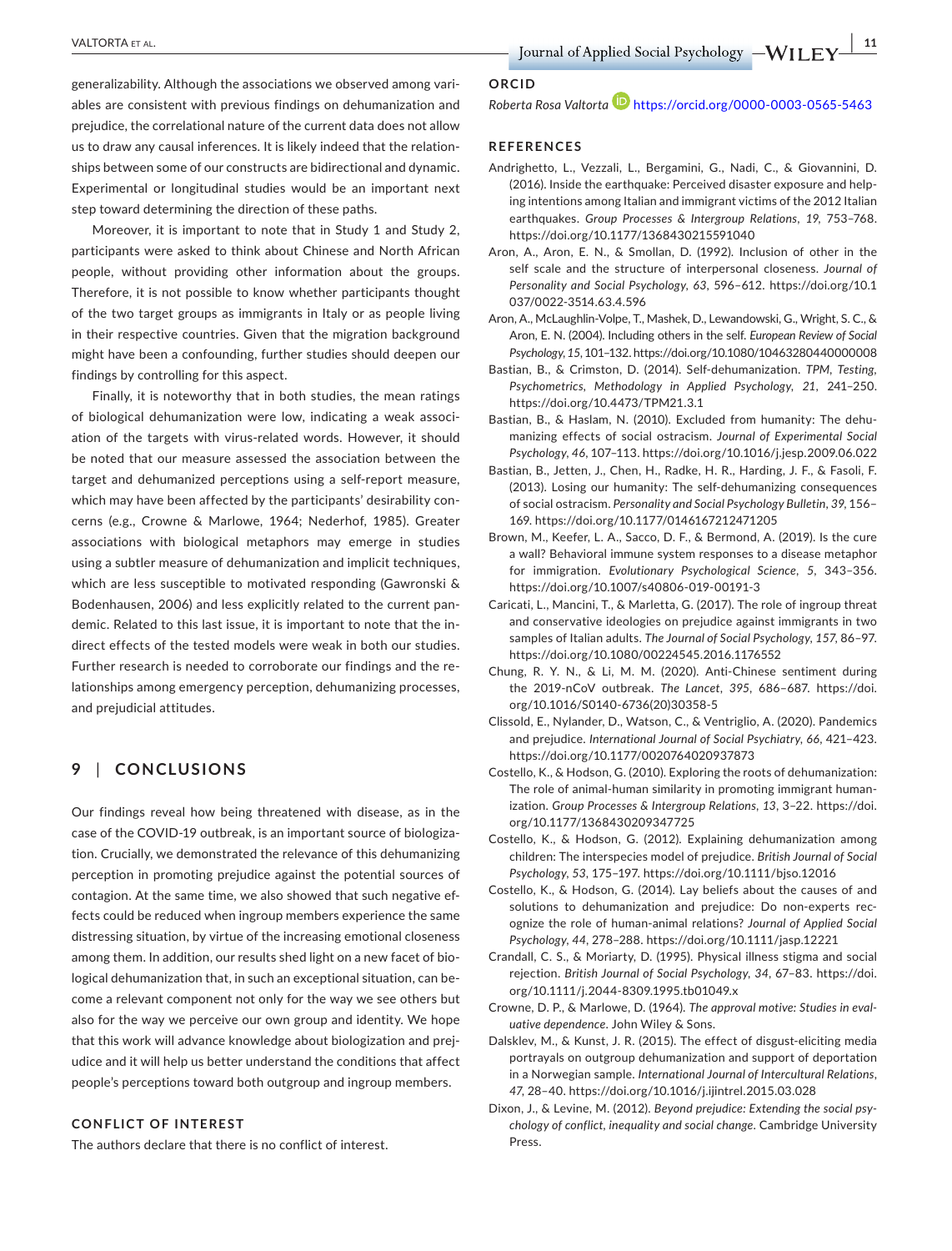Douglas, M. (1966). *Purity and danger: An analysis of concepts of pollution and taboo*. Routledge and Kegan Paul.

Eranen, L., & Liebkind, K. (1993). Coping with disaster: The helping behavior of communities and individuals. In J. P. Wilson, & B. Raphael (Eds.), *International handbook of traumatic stress syndromes* (pp. 957– 964). Plenum Press.

Esses, V. M., Medianu, S., & Lawson, A. S. (2013). Uncertainty, threat, and the role of the media in promoting the dehumanization of immigrants and refugees. *Journal of Social Issues*, *69*, 518–536. [https://doi.](https://doi.org/10.1111/josi.12027) [org/10.1111/josi.12027](https://doi.org/10.1111/josi.12027)

Esses, V. M., Veenvliet, S., Hodson, G., & Mihic, L. (2008). Justice, morality, and the dehumanization of refugees. *Social Justice Research*, *21*, 4–25.<https://doi.org/10.1007/s11211-007-0058-4>

European Commission against Racism and Intolerance (ECRI). (2016). *Fifth report on Italy*. Strasbourg: Council of Europe, 2016. [https://](https://rm.coe.int/fifth-report-on-italy-italian-translation-/16808b5839) [rm.coe.int/fifth-report-on-italy-itali](https://rm.coe.int/fifth-report-on-italy-italian-translation-/16808b5839)an-translation-/16808 [b5839](https://rm.coe.int/fifth-report-on-italy-italian-translation-/16808b5839)

Faul, F., Erdfelder, E., Lang, A. G., & Buchner, A. (2007). G\* Power 3: A flexible statistical power analysis program for the social, behavioral, and biomedical sciences. *Behavior Research Methods*, *39*, 175–191. <https://doi.org/10.3758/BF03193146>

Faulkner, J., Schaller, M., Park, J. H., & Duncan, L. A. (2004). Evolved disease-avoidance mechanisms and contemporary xenophobic attitudes. *Group Processes & Intergroup Relations*, *7*, 333–353. [https://doi.](https://doi.org/10.1177/1368430204046142) [org/10.1177/1368430204046142](https://doi.org/10.1177/1368430204046142)

Fincher, C. L., & Thornhill, R. (2012). Parasite-stress theory may be a general theory of culture and sociality. *Behavioral and Brain Sciences*, *35*, 99–119. <https://doi.org/10.1017/S0140525X11001774>

Fincher, C. L., & Thornhill, R. (2012). Parasite-stress promotes ingroup assortative sociality: The cases of strong family ties and heightened religiosity. *Behavioral and Brain Sciences*, *35*, 61–79. [https://doi.](https://doi.org/10.1017/S0140525X11000021) [org/10.1017/S0140525X11000021](https://doi.org/10.1017/S0140525X11000021)

Fincher, C. L., Thornhill, R., Murray, D. R., & Schaller, M. (2008). Pathogen prevalence predicts human cross-cultural variability in individualism/ collectivism. *Proceedings of the Royal Society of London, Series B*, *275*, 1279‒1285. <https://doi.org/10.1098/rspb.2008.0094>

Gawronski, B., & Bodenhausen, G. V. (2006). Associative and propositional processes in evaluation: An integrative review of implicit and explicit attitude change. *Psychological Bulletin*, *132*, 692–731. [https://](https://doi.org/10.1037/0033-2909.132.5.69) [doi.org/10.1037/0033-2909.132.5.69](https://doi.org/10.1037/0033-2909.132.5.69)

Goff, P. A., Eberhardt, J. L., Williams, M. J., & Jackson, M. C. (2008). Not yet human: Implicit knowledge, historical dehumanization, and contemporary consequences. *Journal of Personality and Social Psychology*, *94*, 292–306. <https://doi.org/10.1037/0022-3514.94.2.292>

Greenhalgh, E. M., & Watt, S. E. (2015). Preference for consistency and value dissimilarities in dehumanization and prejudice toward asylum seekers in Australia. *European Journal of Social Psychology*, *45*, 110– 119.<https://doi.org/10.1002/ejsp.2066>

Hayes, A. F. (2017). *Introduction to mediation, moderation, and conditional process analysis: A 436 regression-based approach*. Guilford Press.

Hirsch, H., & Smith, R. W. (1991). The language of extermination in genocide. In I. W. Charny (Ed.), *Genocide: A critical bibliographic review* (Vol. 2, pp. 386-403). Mansell Publishing.

Hodson, G., & Costello, K. (2007). Interpersonal disgust, ideological orientations, and dehumanization as predictors of intergroup attitudes. *Psychological Science*, *18*, 691–698. [https://doi.](https://doi.org/10.1111/j.1467-9280.2007.01962.x) [org/10.1111/j.1467-9280.2007.01962.x](https://doi.org/10.1111/j.1467-9280.2007.01962.x)

Hu, C., Li, X., & Wu, Q. (2018). Pathogen load and the nature of ingroup derogation: Evolution of ingroup derogation based on the sexual Penna model. In *2018 4th International conference on social science*  and higher education (ICSSHE 2018) (pp. 436-440). Atlantis Press. <https://doi.org/10.2991/icsshe-18.2018.108>

Huang, J. Y., Sedlovskaya, A., Ackerman, J. M., & Bargh, J. A. (2011). Immunizing against prejudice: Effects of disease protection on attitudes toward out-groups. *Psychological Science*, *22*, 1550–1556. <https://doi.org/10.1177/0956797611417261>

Jacob, B., Mawson, A. R., Marinelle, P., & Guignard, J. C. (2008). Disaster mythology and fact: Hurricane Katrina and social attachment. *Public Health Reports*, *123*, 555–566. [https://doi.org/10.1177/0033354908](https://doi.org/10.1177/003335490812300505) [12300505](https://doi.org/10.1177/003335490812300505)

Ji, T., Tybur, J. M., & van Vugt, M. (2019). Generalized or origin-specific out-group prejudice?: The role of temporary and chronic pathogenavoidance motivation in intergroup relations. *Evolutionary Psychology*, *17*, 1–14. <https://doi.org/10.1177/1474704919826851>

Jordon, J., Mullen, E., & Murnighan, J. K. (2011). Striving for the moral self: The effects of recalling past moral actions on future moral behavior. *Personality and Social Psychology Bulletin*, *37*, 701–713. [https://](https://doi.org/10.1177/0146167211400208) [doi.org/10.1177/0146167211400208](https://doi.org/10.1177/0146167211400208)

Kaniasty, K., & Norris, F. H. (2004). Social support in the aftermath of disasters, catastrophes, and acts of terrorism: Altruistic, overwhelmed, uncertain, antagonistic, and patriotic communities. In R. Ursano, A. Norwood, & C. Fullerton (Eds.), *Bioterrorism: Psychological and public health interventions* (pp. 200–229). Cambridge University Press.

Kirchler, E., & Zani, B. (1995). Why don't they stay at home? Prejudices against ethnic minorities in Italy. *Journal of Community & Applied Social Psychology*, *5*, 59–65. [https://doi.org/10.1002/casp.24500](https://doi.org/10.1002/casp.2450050105) [50105](https://doi.org/10.1002/casp.2450050105)

Kofta, M., & Slawuta, P. (2013). Thou shall not kill… your brother: Victimperpetrator cultural closeness and moral disapproval of Polish atrocities against Jews after the Holocaust. *Journal of Social Issues*, *69*, 54– 73.<https://doi.org/10.1111/josi.12003>

Lawson, A. S., & Esses, V. M. (2008, June). The competitive consequences of the association of immigrants with disease. *Paper presented at the bi-annual meeting of the Society for the Psychological Study of Social Issues*, Chicago, IL.

Lee, J., & Kim, Y. (2021). When thinking of my death leads to thinking of others' deaths: The effect of collectivism, psychological closeness, and mortality salience on prosocial behavioral intentions in the Sewol ferry disaster. *Journal of Risk Research*, *24*, 756–780. [https://](https://doi.org/10.1080/13669877.2020.1738530) [doi.org/10.1080/13669877.2020.1738530](https://doi.org/10.1080/13669877.2020.1738530)

Levi, P. (1958). *Se questo è un uomo (If this is a man)*. Einaudi.

Leyens, J.-P., Paladino, M., Rodriguez, R., Vaes, J., Demoulin, S., Rodriguez-Perez, A., & Gaunt, R. (2000). The emotional side of prejudice: The attribution of secondary emotions to ingroups and outgroups. *Personality and Social Psychology Review*, *4*, 186–197. [https://](https://doi.org/10.1207/S15327957PSPR0402_06) [doi.org/10.1207/S15327957PSPR0402\\_06](https://doi.org/10.1207/S15327957PSPR0402_06)

Manganelli Rattazzi, A. M., & Volpato, C. (2003). Social desirability of subtle and blatant prejudice scales. *Psychological Reports*, *92*, 241– 250. <https://doi.org/10.2466/pr0.2003.92.1.241>

Markel, H. (1999). When germs travel. *The American Scholar*, *68*, 61–69.

Mawson, A. R. (2007). *Mass panic and social attachment: The dynamics of human behavior*. Ashgate.

Moullagaliev, N. K., & Khismatullina, L. G. (2017). Metaphors in media discourse on migration. *Journal of History Culture and Art Research*, *6*, 131–138. <https://doi.org/10.7596/taksad.v6i5.1242>

Murray, D. R., & Schaller, M. (2016). The behavioral immune system: Implications for social cognition, social interaction, and social influence. In J. M. Olson, & M. P. Zanna (Eds.), *Advances in experimental social psychology* (Vol. *53*, pp. 75–129). Academic Press.

Musolff, A. (2007). What role do metaphors play in racial prejudice? The function of anti-Semitic imagery in Hitler's Mein Kampf. *Patterns of Prejudice*, *1*, 21–43. [https://doi.org/10.1080/00313](https://doi.org/10.1080/00313220601118744) [220601118744](https://doi.org/10.1080/00313220601118744)

Navarrete, C. D., & Fessler, D. M. T. (2006). Disease avoidance and ethnocentrism: The effects of disease vulnerability and disgust sensitivity on intergroup attitudes. *Evolution and Human Behavior*, *27*, 270–282. <https://doi.org/10.1016/j.evolhumbehav.2005.12.001>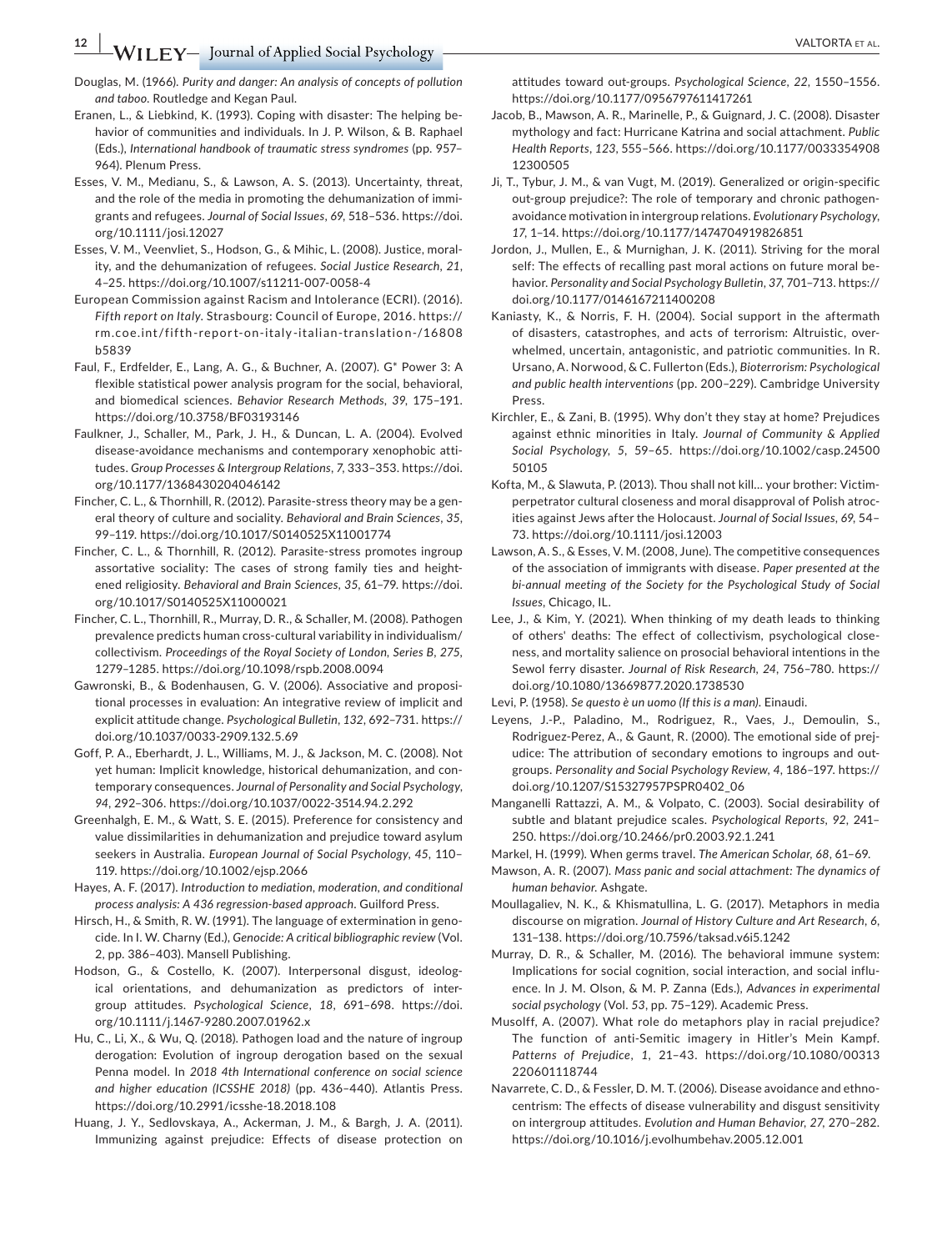- Navarrete, C. D., Fessler, D. M., & Eng, S. J. (2007). Elevated ethnocentrism in the first trimester of pregnancy. *Evolution and Human Behavior*, *28*, 60–65. <https://doi.org/10.1016/j.evolhumbehav.2006.06.002>
- Nederhof, A. J. (1985). Methods of coping with social desirability bias: A review. *European Journal of Social Psychology*, *15*, 263–280. [https://](https://doi.org/10.1002/ejsp.2420150303) [doi.org/10.1002/ejsp.2420150303](https://doi.org/10.1002/ejsp.2420150303)
- Nelkin, D., & Gilman, S. L. (1988). Placing blame for devastating disease. *Social Research*, *55*, 361–378. <https://doi.org/10.2307/40970508>
- Nelson, S. (2008). Feeling thermometer. In P. Lavrakas (Ed.), *Encyclopedia of survey research methods* (Vol. *2*, p. 276). Sage.
- Neuberg, S. L., Kenrick, D. T., & Schaller, M. (2011). Human threat management systems: Self-protection and disease avoidance. *Neuroscience & Biobehavioral Reviews*, *35*, 1042–1051. [https://doi.org/10.1016/j.](https://doi.org/10.1016/j.neubiorev.2010.08.011) [neubiorev.2010.08.011](https://doi.org/10.1016/j.neubiorev.2010.08.011)
- Oppenheimer, D. M., Meyvis, T., & Davidenko, N. (2009). Instructional manipulation checks: Detecting satisficing to increase statistical power. *Journal of Experimental Social Psychology*, *45*, 867–872. <https://doi.org/10.1016/j.jesp.2009.03.009>
- Park, J. H., Schaller, M., & Crandall, C. S. (2007). Pathogen-avoidance mechanisms and the stigmatization of obese people. *Evolution and Human Behavior*, *28*, 410–414. [https://doi.org/10.1016/j.evolh](https://doi.org/10.1016/j.evolhumbehav.2007.05.008) [umbehav.2007.05.008](https://doi.org/10.1016/j.evolhumbehav.2007.05.008)
- Pettigrew, T. F., & Meertens, R. W. (1995). Subtle and blatant prejudice in Western Europe. *European Journal of Social Psychology*, *25*, 57–75. <https://doi.org/10.1002/ejsp.2420250106>
- Prażmo, E. M., & Augustyn, R. (2020). Parasites, herbivores and dried fish: Dehumanising metaphorical blends in Japanese. *GEMA Online® Journal of Language Studies*, *20*, 148–167. [https://doi.org/10.17576/](https://doi.org/10.17576/gema-2020-2002-09) [gema-2020-2002-09](https://doi.org/10.17576/gema-2020-2002-09)
- Reny, T. T., & Barreto, M. A. (2020). Xenophobia in the time of pandemic: Othering, anti-Asian attitudes, and COVID-19. *Politics, Groups, and Identities*. Advance Online Publication. [https://doi.](https://doi.org/10.1080/21565503.2020.1769693) [org/10.1080/21565503.2020.1769693](https://doi.org/10.1080/21565503.2020.1769693)
- Savage, R. (2007). "Disease Incarnate": Biopolitical discourse and genocidal dehumanisation in the age of modernity. *Journal of Historical Sociology*, *20*, 404–440. <https://doi.org/10.1111/j.1467-6443.2007.00315.x>
- Schaller, M., Murray, D. R., & Bangerter, A. (2015). Implications of the behavioural immune system for social behaviour and human health in the modern world. *Philosophical Transactions of the Royal Society B: Biological Sciences*, *370*, 20140105. <https://doi.org/10.1098/rstb.2014.0105>
- Schaller, M., & Neuberg, S. L. (2012). Danger, disease, and the nature of prejudice(s). *Advances in Experimental Social Psychology*, *46*, 1–54. <https://doi.org/10.1016/B978-0-12-394281-4.00001-5>
- Schaller, M., & Park, J. H. (2011). The behavioral immune system (and why it matters). *Current Directions in Psychological Science*, *20*, 99– 103. <https://doi.org/10.1177/0963721411402596>
- Schnall, S. (2016). Disgust as embodied loss aversion. *European Review of Social Psychology*, *28*, 50–94. [https://doi.org/10.1080/10463](https://doi.org/10.1080/10463283.2016.1259844) [283.2016.1259844](https://doi.org/10.1080/10463283.2016.1259844)
- Schönbrodt, F. D., & Perugini, M. (2013). At what sample size do correlations stabilize? *Journal of Research in Personality*, *47*, 609–612. <https://doi.org/10.1016/j.jrp.2013.05.009>
- Schuster, M. A., Stein, B. D., Jaycox, L. H., Collins, R. L., Marshall, G. N., Elliott, M. N., Zhou, A. J., Kanouse, D. E., Morrison, J. L., & Berry, S. H. (2001). A national survey of stress reactions after the September 11, 2001, terrorist attacks. *New England Journal of Medicine*, *345*, 1507– 1512. <https://doi.org/10.1056/NEJM200111153452024>
- Sontag, S. (2002). *Illness as metaphor and AIDS and its metaphors*. Penguin Classics.
- Staub, E. (2003). *The psychology of good and evil: Why children, adults, and groups help and harm others*. Cambridge University Press.
- Staub, E. (2005). The roots of goodness: The fulfillment of basic human needs and the development of caring, helping and nonaggression, inclusive caring, moral courage, active bystandership, and altruism

born of suffering. In G. Carlo, & C. Edwards (Eds.), *Moral motivation through the life span* (pp. 33–72). University of Nebraska Press.

- Steuter, E., & Wills, D. (2010). "The vermin have struck again": Dehumanizing the enemy in post 9/11 media representations. *Media, War & Conflict*, *3*, 152–167. [https://doi.org/10.1177/1750635210](https://doi.org/10.1177/1750635210360082) [360082](https://doi.org/10.1177/1750635210360082)
- Thornhill, R., & Fincher, C. L. (2014). *The parasite-stress theory of values and sociality: Infectious disease, history and human values worldwide*. Springer.
- Valtorta, R. R., Baldissarri, C., Andrighetto, L., & Volpato, C. (2019). The dirty side of work: Biologization of physically tainted workers. *International Review of Social Psychology*, *32*, 1–13. [https://doi.](https://doi.org/10.5334/irsp.213) [org/10.5334/irsp.213](https://doi.org/10.5334/irsp.213)
- Valtorta, R. R., Signorato, G., & Volpato, C. (2019). Le immagini come armi di propaganda. La delegittimazione nei manifesti di Forza Nuova (Pictures as weapons. Delegitimization strategies in the visual propaganda of Forza Nuova). *Psicologia Sociale*, *2*, 259–280. [https://doi.](https://doi.org/10.1482/94268) [org/10.1482/94268](https://doi.org/10.1482/94268)
- Valtorta, R. R., & Volpato, C. (2018). "The body and soul emotion" The role of disgust in intergroup relations. *TPM, Testing, Psychometrics, Methodology in Applied Psychology*, *25*, 239–252. [https://doi.](https://doi.org/10.4473/TPM25.2.5) [org/10.4473/TPM25.2.5](https://doi.org/10.4473/TPM25.2.5)
- van Leeuwen, F., & Petersen, M. B. (2018). The behavioral immune system is designed to avoid infected individuals, not outgroups. *Evolution and Human Behavior*, *39*, 226–234. [https://doi.org/10.1016/j.evolh](https://doi.org/10.1016/j.evolhumbehav.2017.12.003) [umbehav.2017.12.003](https://doi.org/10.1016/j.evolhumbehav.2017.12.003)
- Vollhardt, R. J. (2009). Altruism born of suffering and prosocial behavior following adverse life events: A review and conceptualization. *Social Justice Research*, *22*, 53–97. [https://doi.org/10.1007/s1121](https://doi.org/10.1007/s11211-009-0088-1) [1-009-0088-1](https://doi.org/10.1007/s11211-009-0088-1)
- Volpato, C., & Andrighetto, L. (2015). Dehumanization. In J. D. Wright (Ed.), *International encyclopedia of the social & behavioral sciences* (Vol. *6*, pp. 31–37). Elsevier. [https://doi.org/10.1016/B978-0-08-09708](https://doi.org/10.1016/B978-0-08-097086-8.24035-X) [6-8.24035-X](https://doi.org/10.1016/B978-0-08-097086-8.24035-X)
- Volpato, C., & Contarello, A. (1999). Towards a social psychology of extreme situations: Primo Levi's *If This is a Man* and social identity theory. *European Journal of Social Psychology*, *29*, 239–258. [https://doi.](https://doi.org/10.1002/(SICI)1099-0992(199903/05)29:2/3%3C239:AID-EJSP926%3E3.0.CO;2-O) [org/10.1002/\(SICI\)1099-0992\(199903/05\)29:2/3](https://doi.org/10.1002/(SICI)1099-0992(199903/05)29:2/3%3C239:AID-EJSP926%3E3.0.CO;2-O)<239:AID-EJSP9 26>[3.0.CO;2-O](https://doi.org/10.1002/(SICI)1099-0992(199903/05)29:2/3%3C239:AID-EJSP926%3E3.0.CO;2-O)
- Volpato, C., & Durante, F. (2010). Tra paternalismo e disprezzo: Gli stereotipi dei gruppi immigrati in Italia [Between paternalism and contempt: The stereotypes of immigrant groups in Italy]. In B. M. Mazzara (Ed.), *L'incontro interculturale. Forme, processi, percors*i (pp. 85‒96). Unicopli.
- Volpato, C., Durante, F., Gabbiadini, A., Andrighetto, L., & Mari, S. (2010). Picturing the other: Targets of delegitimization across time. *International Journal of Conflict and Violence*, *4*, 269–287. [https://doi.](https://doi.org/10.4119/UNIBI/ijcv.71) [org/10.4119/UNIBI/ijcv.71](https://doi.org/10.4119/UNIBI/ijcv.71)
- Washer, P. (2004). Representations of SARS in the British newspapers. *Social Science & Medicine*, *59*, 2561–2571. [https://doi.org/10.1016/j.](https://doi.org/10.1016/j.socscimed.2004.03.038) [socscimed.2004.03.038](https://doi.org/10.1016/j.socscimed.2004.03.038)
- White, A. I. (2020). Historical linkages: Epidemic threat, economic risk, and xenophobia. *The Lancet*, *395*, 1250–1251. [https://doi.](https://doi.org/10.1016/S0140-6736(20)30737-6) [org/10.1016/S0140-6736\(20\)30737-6](https://doi.org/10.1016/S0140-6736(20)30737-6)
- Wilde, V. K., Martin, K. D., & Goff, P. A. (2014). Dehumanization as a distinct form of prejudice. *TPM, Testing, Psychometrics, Methodology in Applied Psychology*, *21*, 301–307. [https://doi.org/10.4473/](https://doi.org/10.4473/TPM21.3.5) [TPM21.3.5](https://doi.org/10.4473/TPM21.3.5)
- Wu, B. P., & Chang, L. (2012). The social impact of pathogen threat: How disease salience influences conformity. *Personality and Individual Differences*, *53*, 50–54.<https://doi.org/10.1016/j.paid.2012.02.023>
- Wu, Q., Tan, C., Wang, B., & Zhou, P. (2015). Behavioral immune system and ingroup derogation: The effects of infectious diseases on ingroup derogation attitudes. *PLoS One*, *10*, e0122794. [https://doi.](https://doi.org/10.1371/journal.pone.0122794) [org/10.1371/journal.pone.0122794](https://doi.org/10.1371/journal.pone.0122794)